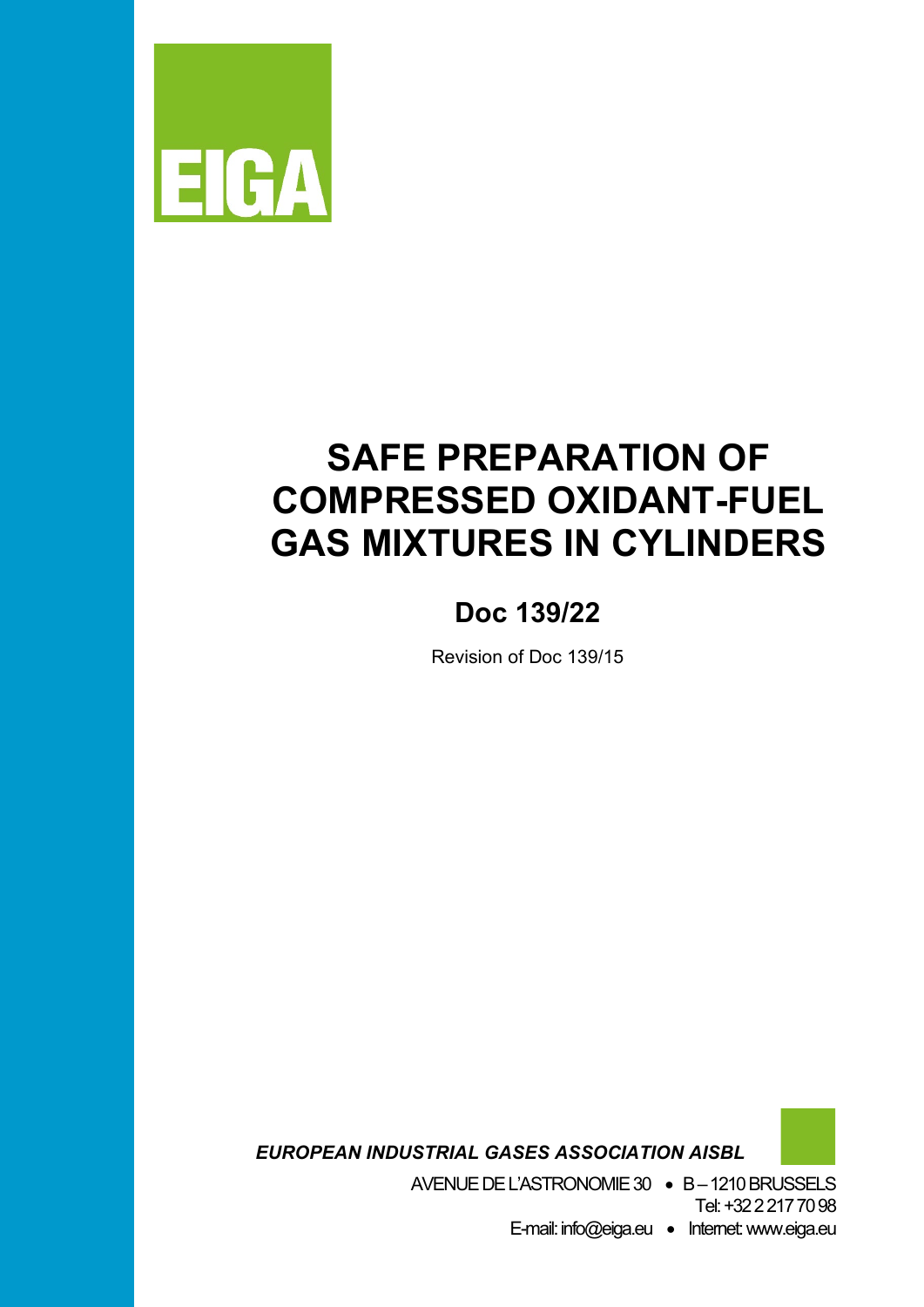

## **SAFE PREPARATION OF COMPRESSED OXIDANT-FUEL GAS MIXTURES IN CYLINDERS**

As part of a programme of harmonisation of industry standards, the European Industrial Gases Association (EIGA) publication, EIGA Doc 139, "*Safe Preparation of Compressed Oxidant-Fuel Gas Mixtures in Cylinders*", has been used as the basis of an internationally harmonised gas association's publication on this subject.

This publication is intended as an international harmonised publication for the worldwide use and application by all members of Asia Industrial Gases Association (AIGA), Compressed Gas Association (CGA), EIGA, and Japan Industrial and Medical Gases Association (JIMGA). Regional editions have the same technical content as the EIGA edition, however, there are editorial changes primarily in formatting, units used and spelling. Regional regulatory requirements are those that apply to Europe.

### **Disclaimer**

All technical publications of EIGA or under EIGA's name, including Codes of practice, Safety procedures and any other technical information contained in such publications were obtained from sources believed to be reliable and are based on technical information and experience currently available from members of EIGA and others at the date of their issuance.

While EIGA recommends reference to or use of its publications by its members, such reference to or use of EIGA's publications by its members or third parties are purely voluntary and not binding.

Therefore, EIGA or its members make no guarantee of the results and assume no liability or responsibility in connection with the reference to or use of information or suggestions contained in EIGA's publications.

EIGA has no control whatsoever as regards, performance or non performance, misinterpretation, proper or improper use of any information or suggestions contained in EIGA's publications by any person or entity (including EIGA members) and EIGA expressly disclaims any liability in connection thereto.

EIGA's publications are subject to periodic review and users are cautioned to obtain the latest edition.

EIGA grants permission to reproduce this publication provided the Association is acknowledged as the source

**EUROPEAN INDUSTRIAL GASES ASSOCIATION AISBL** Avenue de l'Astronomie 30 B 1210 Brussels E-mail: info@eiga.eu Internet: www.eiga.eu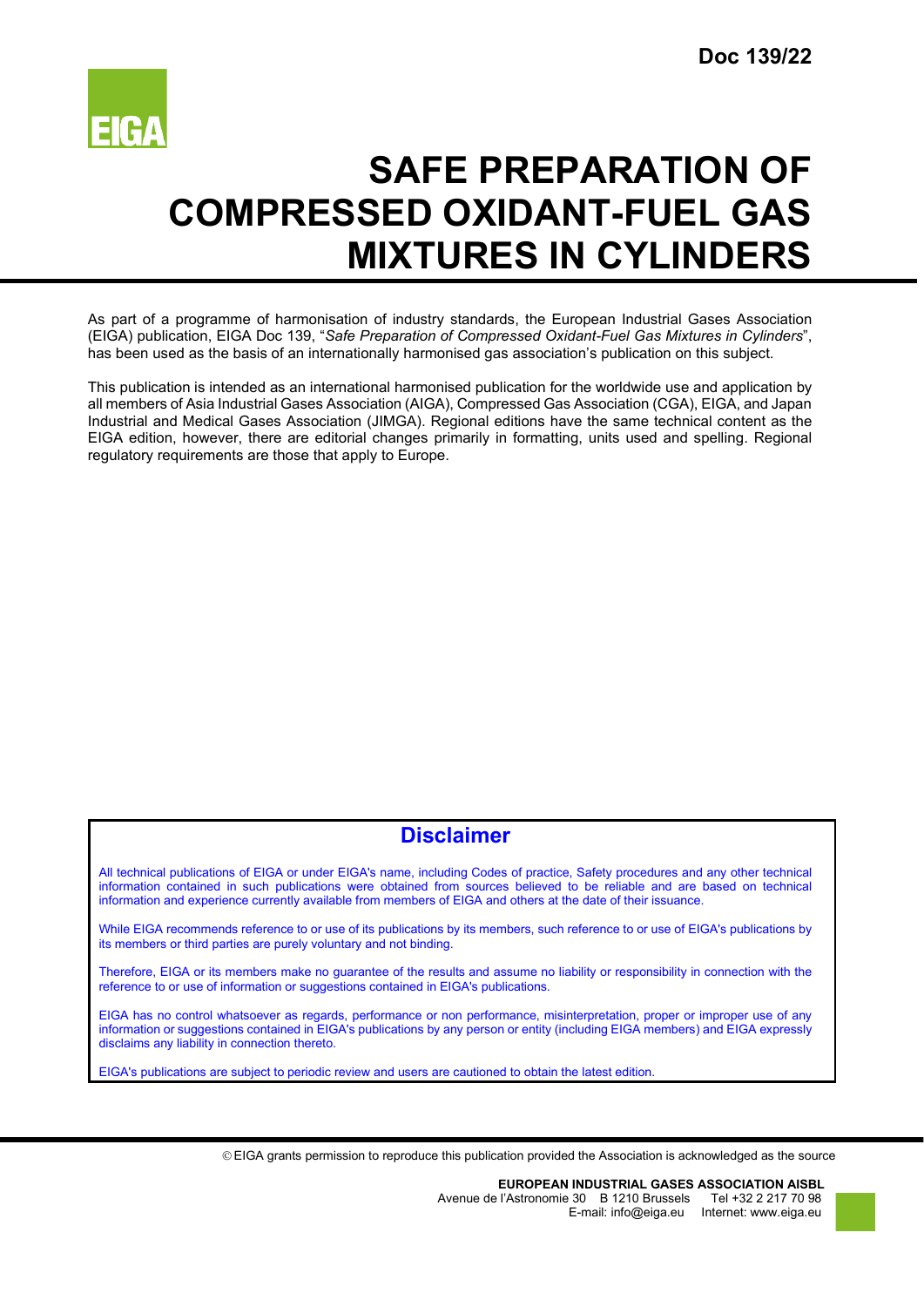#### **Table of Contents**

| 1              |          |  |
|----------------|----------|--|
| $\overline{2}$ |          |  |
|                |          |  |
|                |          |  |
| 3              |          |  |
|                |          |  |
|                |          |  |
| 4              |          |  |
|                | 4.1      |  |
|                |          |  |
|                |          |  |
| 5              |          |  |
|                |          |  |
|                |          |  |
|                |          |  |
| 6              |          |  |
|                |          |  |
|                | 6.3      |  |
| $\overline{7}$ |          |  |
|                |          |  |
|                |          |  |
|                |          |  |
|                | 7.4      |  |
|                |          |  |
| 8              |          |  |
|                |          |  |
|                | 8.3      |  |
|                | 8.4      |  |
|                | 8.5      |  |
|                | 8.6      |  |
| 9              | Analysis |  |
|                |          |  |
|                | 9.3      |  |
|                |          |  |
| 10             |          |  |
| 11             |          |  |
|                |          |  |
|                |          |  |
|                |          |  |
|                |          |  |
|                |          |  |
|                |          |  |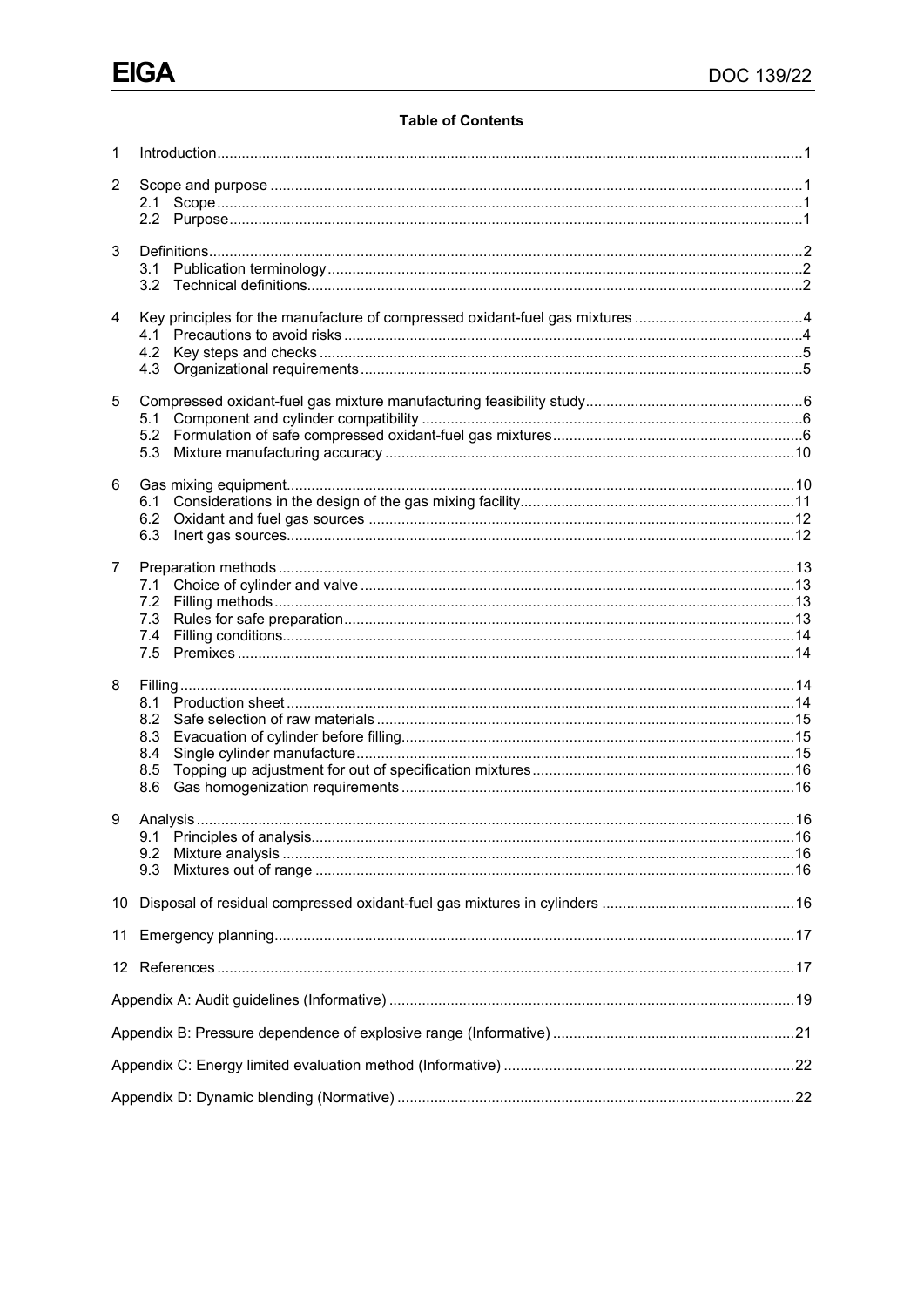#### **Amendments to EIGA 139/15**

| <b>Section</b> | Change                                                                                                                                                                                                                                                                |
|----------------|-----------------------------------------------------------------------------------------------------------------------------------------------------------------------------------------------------------------------------------------------------------------------|
| 3.2            | Change and addition of some definitions                                                                                                                                                                                                                               |
| 5.1            | Reference to appendix B and appendix B have been removed. References to literature<br>information has been added.                                                                                                                                                     |
|                | Reference to appendix C and appendix C have been removed. The list of some know<br>unstable gases is now in Doc 39                                                                                                                                                    |
| 5.2            | Reference to appendix E and appendix E have been removed. The decision tree figure<br>for manufacturing safe compressed oxidant-fuel gas mixtures is replaced with another<br>evaluation method used in the gas industry. It included a reference to a new appendix C |
| 5.2.1          | Reference to appendix F and appendix F have been removed. New reference to the ISO<br>standard is added                                                                                                                                                               |
| 5.2.1.1        | Reference to appendix G and appendix G have been removed.                                                                                                                                                                                                             |
| 7.2            | Dynamic blending has been added as filling method with a reference to appendix D                                                                                                                                                                                      |
| 10             | Information that is duplicated in other publications has been removed                                                                                                                                                                                                 |
|                | Former Appendix B - Gas compatibility - has been removed                                                                                                                                                                                                              |
|                | Former Appendix C - List of unstable gases - has been removed                                                                                                                                                                                                         |
|                | Former Appendix E - Decision tree for the safe manufacturing of compressed oxidant-<br>fuel gas mixtures - has been removed                                                                                                                                           |
|                | Former Appendix F – Limiting oxygen concentration of some flammable gases – has been<br>removed                                                                                                                                                                       |
|                | Former Appendix G - Maximum explosive pressures of flammable gas-air mixtures - has<br>been removed                                                                                                                                                                   |
| Appendix C     | New Appendix C: Energy limited evaluation method (Informative)                                                                                                                                                                                                        |
| Appendix D     | New Appendix D: Dynamic blending (Normative)                                                                                                                                                                                                                          |

Note: Technical changes from the previous edition are underlined in the text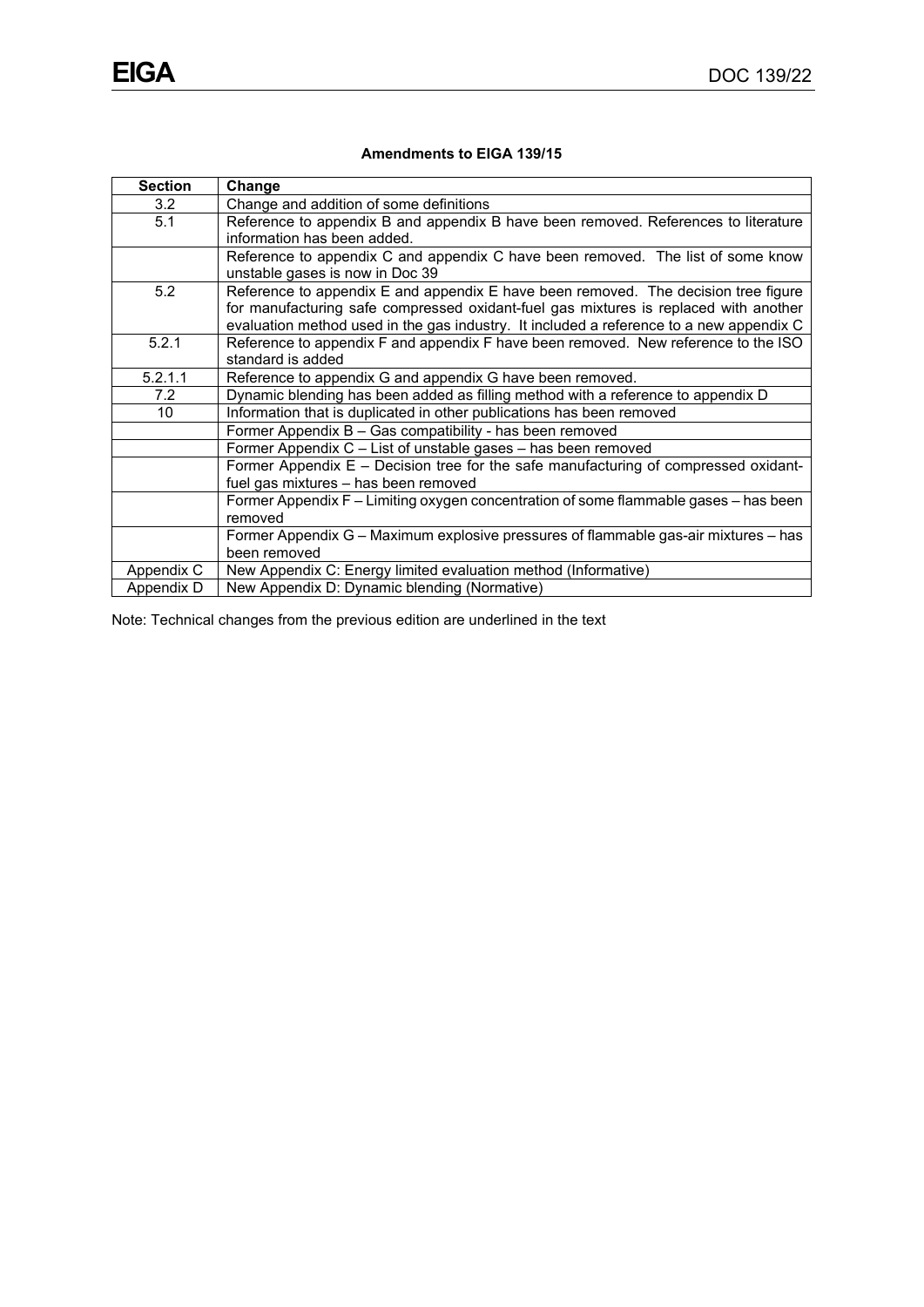#### <span id="page-4-0"></span>**1 Introduction**

Cylinders containing both oxidant and flammable components (oxidant-fuel gas mixtures) are widely used in industry, medical applications, and other fields. Typical applications include calibration of flammable gas detectors, emission monitoring equipment, and refinery process analyzers.

Due to the inherent nature of the gases used to manufacture oxidant-fuel gas mixtures, there is always the possibility of an explosive mixture being produced. To prevent the inadvertent production of explosive mixtures, strict rules and procedures shall be followed during the formulation and manufacturing processes.

Historically, during the manufacture and use of these gas mixtures, industry has experienced accidents and losses resulting in explosions that have caused injuries and death. These incidents have been caused by mixtures being manufactured that have been within the explosive range.

Compressed oxidant-fuel gas mixtures can be manufactured safely provided the principles contained in this publication are followed.

#### <span id="page-4-1"></span>**2 Scope and purpose**

#### <span id="page-4-2"></span>**2.1 Scope**

This publication documents the minimum requirements for the safe preparation of compressed oxidant-fuel gas mixtures in cylinders by static methods (addition of one component after another in cylinders). The publication specifically addresses:

- key principles for compressed oxidant-fuel gas mixture manufacture;
- manufacturing feasibility studies;
- gas mixing equipment, filling, and analysis; and
- the audit of oxidant-fuel gas mixture manufacturing procedures and operations.

This publication specifically describes the manufacture of compressed oxidant-fuel gas mixtures under the conditions of gas temperatures and pressures detailed within this publication. The manufacture of liquefied and liquid oxidant-fuel gas mixtures is outside of the scope of this publication.

This publication shall be used in conjunction with the information and principles contained in EIGA Doc 39, *The Safe Preparation of Gas Mixtures* [1].[1](#page-4-4)

#### <span id="page-4-3"></span>**2.2 Purpose**

The purpose of the publication is to describe practices to be used for the safe preparation of compressed oxidant-fuel gas mixtures and to ensure that they are non-explosive at the end of the manufacture.

- Safe formulation of compressed oxidant-fuel gas mixture by trained and competent personnel;
- Defined safety considerations, which are applied and maintained during the manufacturing process; and
- Overall quality system with formally approved documented procedures shall be used for manufacture and these procedures and practices shall be subject to the regular technical review and audit by technical experts independent of the routine production process.

<span id="page-4-4"></span><sup>1</sup> References are shown by bracketed numbers and are listed in order of appearance in the reference section.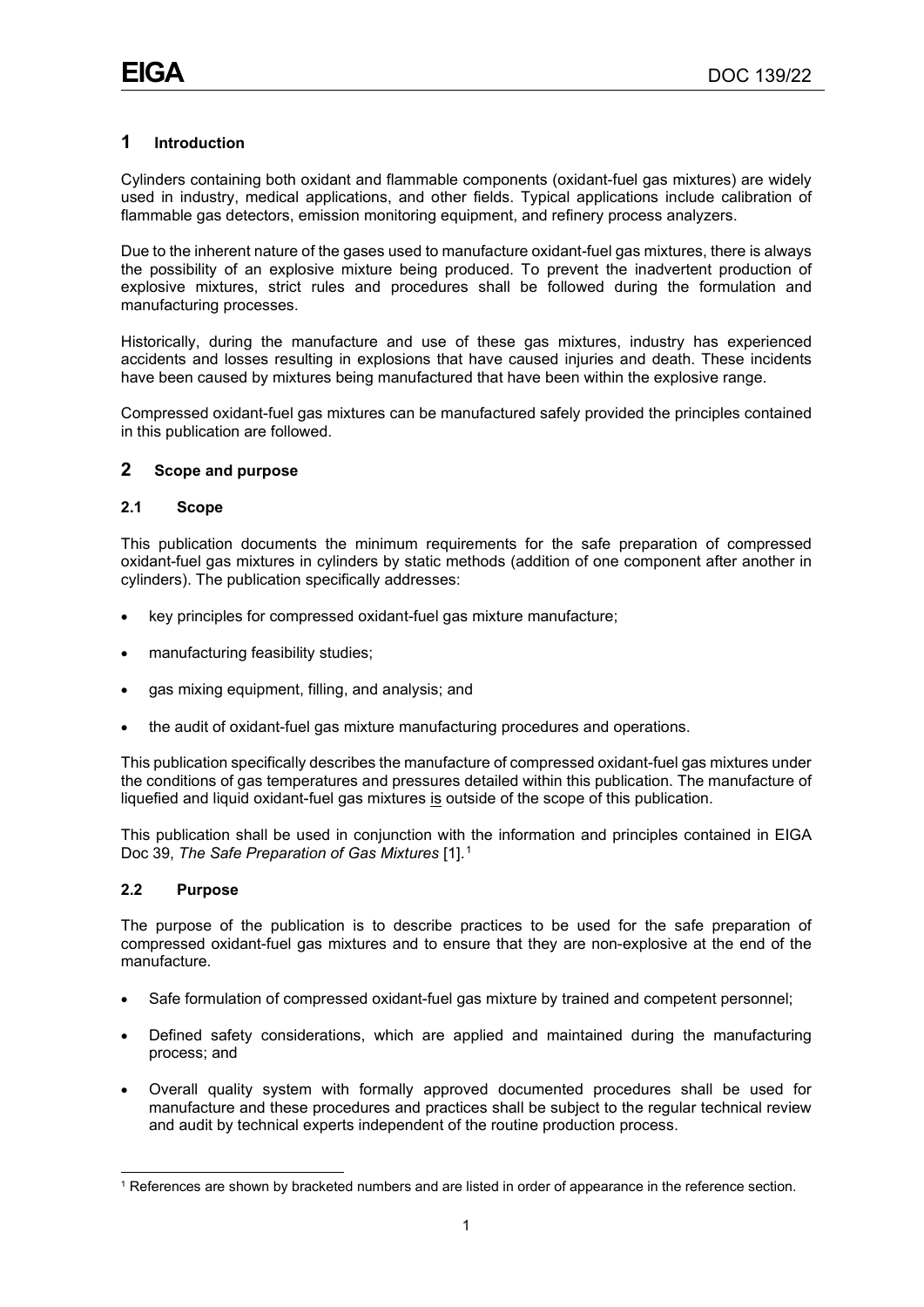#### <span id="page-5-0"></span>**3 Definitions**

For the purpose of this publication, the following definitions apply.

#### <span id="page-5-1"></span>**3.1 Publication terminology**

#### **3.1.1 Shall**

Indicates that the procedure is mandatory. It is used wherever the criterion for conformance to specific recommendations allows no deviation.

#### **3.1.2 Should**

Indicates that a procedure is recommended.

#### **3.1.3 May**

Indicates that the procedure is optional.

#### **3.1.4 Will**

Is used only to indicate the future, not a degree of requirement.

#### **3.1.5 Can**

Indicates a possibility or ability.

#### <span id="page-5-2"></span>**3.2 Technical definitions**

#### **3.2.1 Combustible gas/flammable gas/fuel**

Gas able to undergo exothermic reaction with an oxidant when ignited.

#### **3.2.2 Cylinder**

Transportable receptacle that can be filled with gas under pressure, excluding small disposable cylinders.

#### **3.2.3 Cylinder burst**

Rupture of a cylinder due to the development of internal pressure from a compressed oxidant-fuel gas mixture explosion, which exceeds the cylinder burst pressure.

#### **3.2.4 Cylinder burst pressure**

Highest pressure reached in a cylinder during a burst test.

#### **3.2.5 Cylinder working pressure**

Highest pressure permitted to be developed during service (15° C [59° F] as defined by ADR) [2].

NOTE—In other jurisdictions, the referenced temperature may be defined slightly differently.

#### **3.2.6 Cylinder test pressure**

Required pressure applied during a pressure test for qualification or requalification.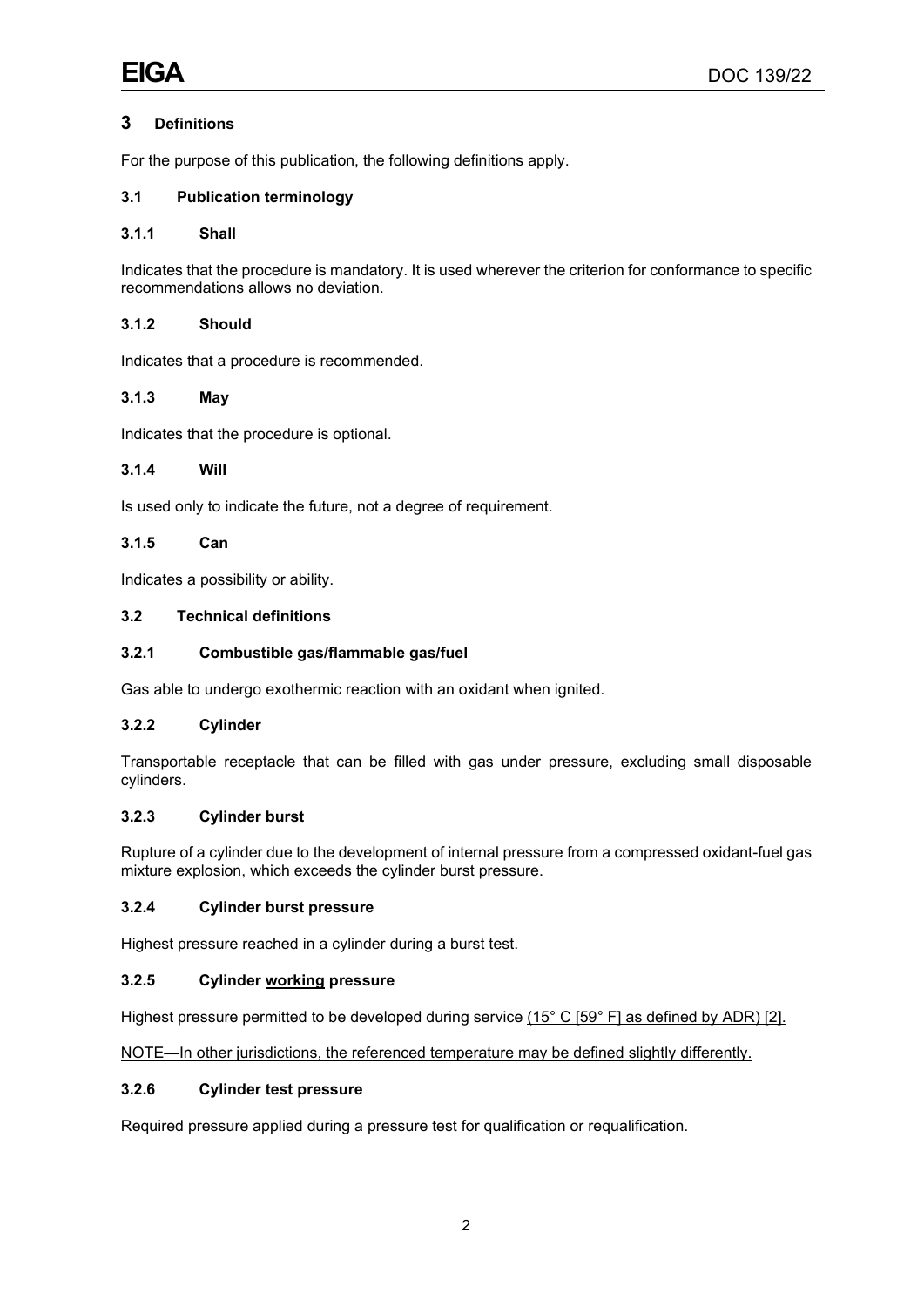#### **3.2.7 Expert opinion**

Opinion of a technically competent authority or person in the field of compressed oxidant-fuel gas mixture manufacturing who is not directly involved in commercial activity in this field or involved in oxidant-fuel mixture production.

#### **3.2.8 Explosive pressure**

Maximum pressure occurring in a closed vessel during the explosion of a gas mixture.

#### **3.2.9 Explosive (flammable) limits**

Concentration limits of the explosive range.

#### **3.2.10 Explosive (flammable) range**

Range of concentrations between the lower and the upper explosive limits where flame propagation can take place.

#### **3.2.11 Hazard and operability study (HAZOP)**

Systematic technique to identify and assess potential hazards that might arise during the operation of plant or equipment. A study is normally carried out to assess the potential effects of various malfunctions of the equipment or plant (for example, reverse flow, excessive temperature or pressure, etc.) and human error.

#### **3.2.12 Inert gas**

A gas that is non-flammable and non-oxidizing.

#### **3.2.13 Intermediate analysis**

Analysis carried out part-way through the process of filling a gas mixture in a cylinder (or cylinders). Such an analysis is normally carried out to confirm the concentrations (and sometimes the identities) of the components that have already been filled before a subsequent component is added.

#### **3.2.14 Limiting oxygen concentration (LOC)**

Maximum oxygen concentration in any mixtures of a flammable substance, air, and inert gas, at atmospheric conditions, in which an explosion would not occur.

NOTE—LOC is usually expressed as mole or volume fraction.

#### **3.2.15 Lower explosive (flammable) limit (LEL)**

Fuel lean limit of the explosive range.

#### **3.2.16 Maximum explosive pressure**

Maximum possible explosive pressure obtained by varying the concentrations of the components of a mixture (usually nearly stoichiometry).

#### **3.2.17 Oxidant**

Any gaseous material that can react with a fuel (gas, dust, or mist) to produce combustion. Oxygen in air is the most common oxidant.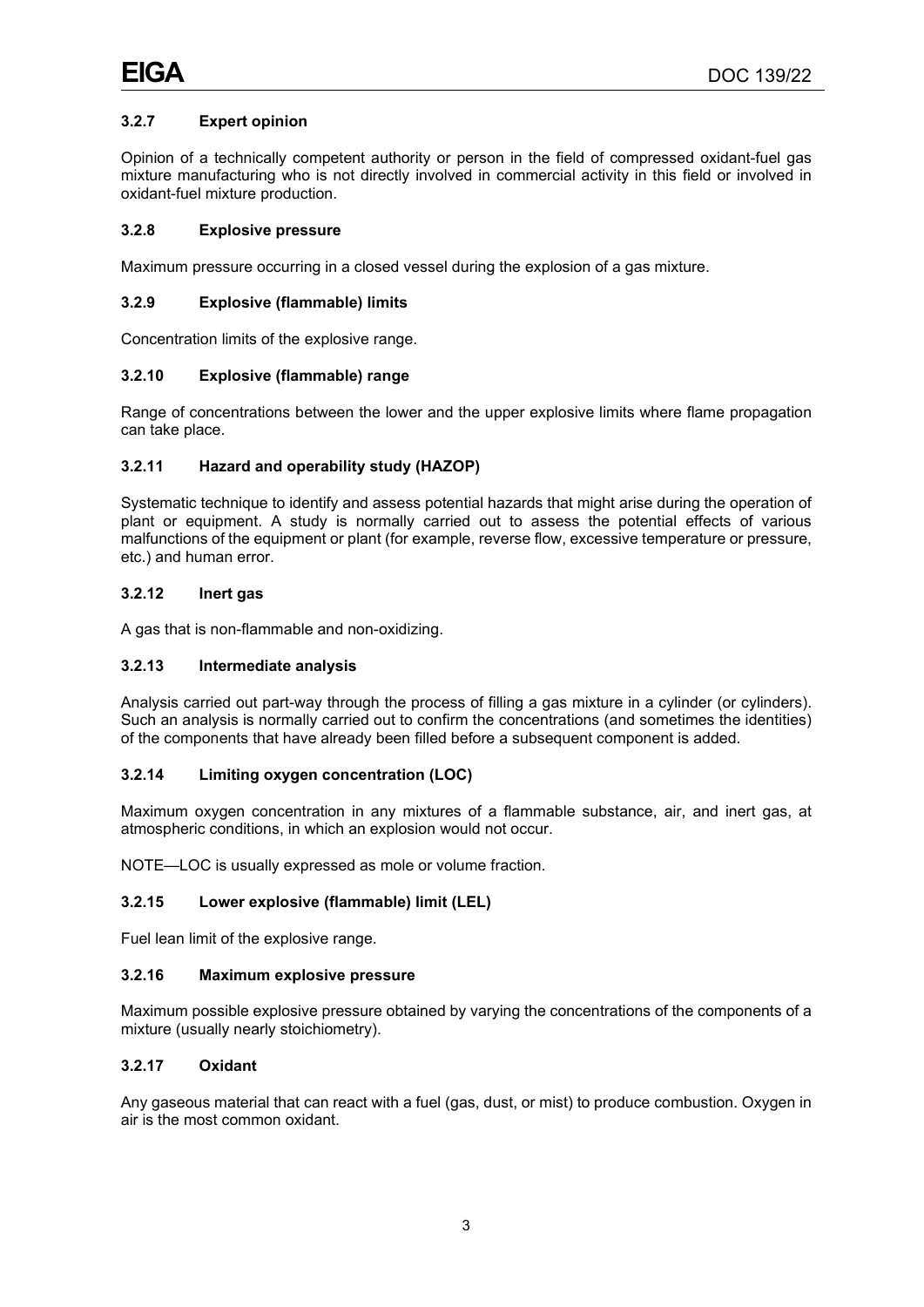#### **3.2.18 Premix**

Gas mixture that is used as one of the supply gases during the filling of a gas mixture. The use of premixes can enable low concentration components to be filled accurately and can also eliminate any potential hazards when filling certain gas mixtures containing potentially incompatible components.

#### **3.2.19 Safety premix**

Mixture of flammable gases in inert gases where the flammable gas fraction cannot react with oxidizing gases whatever their concentrations and/or mixture of oxidizing gases in inert gases where the oxidizing gas fraction cannot react with flammable gases whatever their concentrations.

#### **3.2.20 Upper explosive (flammable) limit (UEL)**

Fuel-rich limit of the explosive range.

#### **3.2.21 Oxy-potential coefficients**

Oxidizing power related to oxygen as determined by a method specified in ISO 10156, Gases and gas mixtures—Determination of fire potential and oxidizing ability for the selection of cylinder valve outlets [3].

#### **3.2.22 Unstable gas**

Gases which, under the storage and operating conditions, can be brought to an exothermic reaction by the action of energy or by the catalytic action of foreign substances, even if oxygen is excluded.

#### <span id="page-7-0"></span>**4 Key principles for the manufacture of compressed oxidant-fuel gas mixtures**

#### <span id="page-7-1"></span>**4.1 Precautions to avoid risks**

The following precautions should be taken to avoid risks:

- Whenever possible, consider if another mixture could be used to substitute an oxidant-fuel mixture in the proposed application since an oxidant-fuel mixture is by its very nature potentially more hazardous to produce. It is advised that this substitution is discussed with the customer;
- If there is insufficient data to enable an evaluation of the explosive limits and safety margins, the mixture shall not be manufactured;
- All employees involved in production processes shall be trained and tested for proficiency;
- All computer programs based on expert systems that are used to evaluate and formulate oxidantfuel mixtures shall be rigorously tested, validated before use, and subject to version control. These programmes shall not be used to evaluate unknown data or to interpolate or extrapolate data;
- All computer programs shall be password protected to prevent unauthorised changes being made. Any changes to any program shall only be made by a competent authorised person and a record of these changes shall be retained. All changes shall be validated before the revised program is used;
- After one technical expert has evaluated the feasibility of safely manufacturing a new oxidant-fuel gas mixture, it is strongly recommended that this formulation should be checked by another competent person or by a computer program in order to detect any potential errors or hazards;
- Production sheet for all oxidant-fuel gas mixtures shall be formally approved following the feasibility study (for example, indication of feasibility study reference as indicated previously, signature of expert);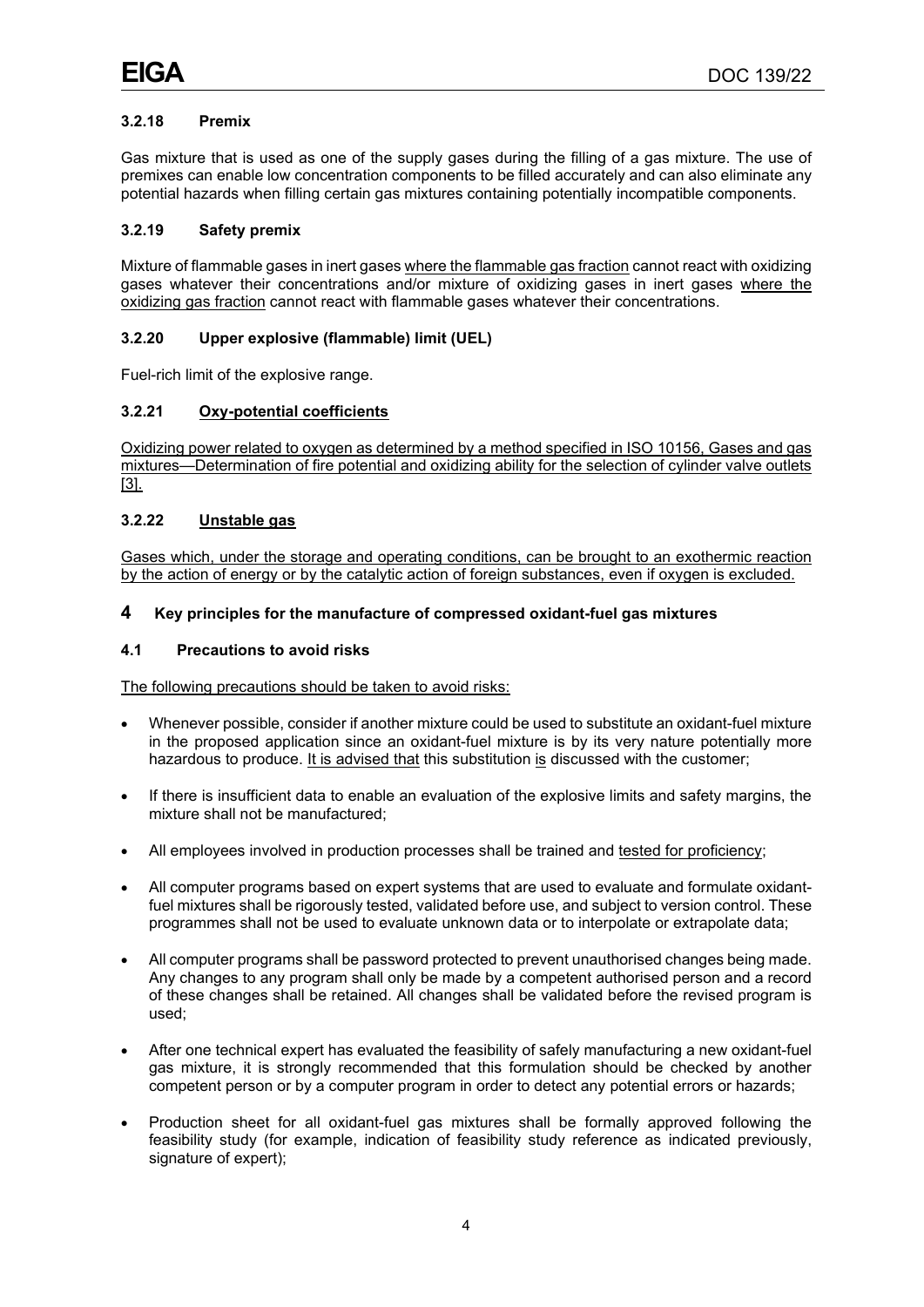- Approved formulations of compressed oxidant-fuel gas mixtures shall be protected against unauthorised changes;
- Chemical incompatibility of the component gases shall be considered during the feasibility study;
- Evaluate the critical manufacturing steps that can lead to a dangerous mixture;
- Safety margins shall be introduced to avoid risks when mixing oxidant and fuel gases;
- Direct simultaneous connection of piped flammable and oxidant gases to the same manifold shall not be allowed;
- Equipment shall be regularly tested and maintained;
- Consider passive safety measures (e.g., a protection wall);
- All pipes and raw materials shall be clearly labelled;
- All cylinder connection adaptors shall be controlled (see EIGA Doc 39) [1];
- Consider backflow prevention (raw material source gas pressures greater than the pressure in the receiving cylinder); and
- Preparation of compressed oxidant-fuel gas mixtures in small size cylinders (for example, equal to or less than one litre) and, in particular, in disposable cylinders by static methods is not recommended. Small cylinders and disposable cylinders can be filled only with already prepared compressed oxidant-fuel gas mixtures.

#### <span id="page-8-0"></span>**4.2 Key steps and checks**

- Check that cylinders are at room temperature to avoid condensation of components; and
- Prepare a complete production sheet before manufacturing the mixture (see Section 8.1 for requirements).

#### <span id="page-8-1"></span>**4.3 Organizational requirements**

The manufacturing of a fuel/oxidizer mixture shall not be executed by the person who grants final approval of the feasibility, calculation, and preparation of instructions for the production of the mixture.

Persons involved in the feasibility, calculations, and preparation of instructions shall be trained, assessed, and formally appointed for these activities.

All manufacturing sites filling oxidant-fuel mixtures shall be formally approved by the technically competent company authority for this activity. Approvals shall be based on the:

- design and use of satisfactory filling equipment;
- completion of an audit;
- appointment of technically competent authorised personnel; and
- documented procedures and training records.

Personnel shall be formally authorised for this activity by their management. The company shall define the content of the training and shall define the minimum retraining and assessment periods.

The work instructions shall be version controlled and available at the point of use in the work area.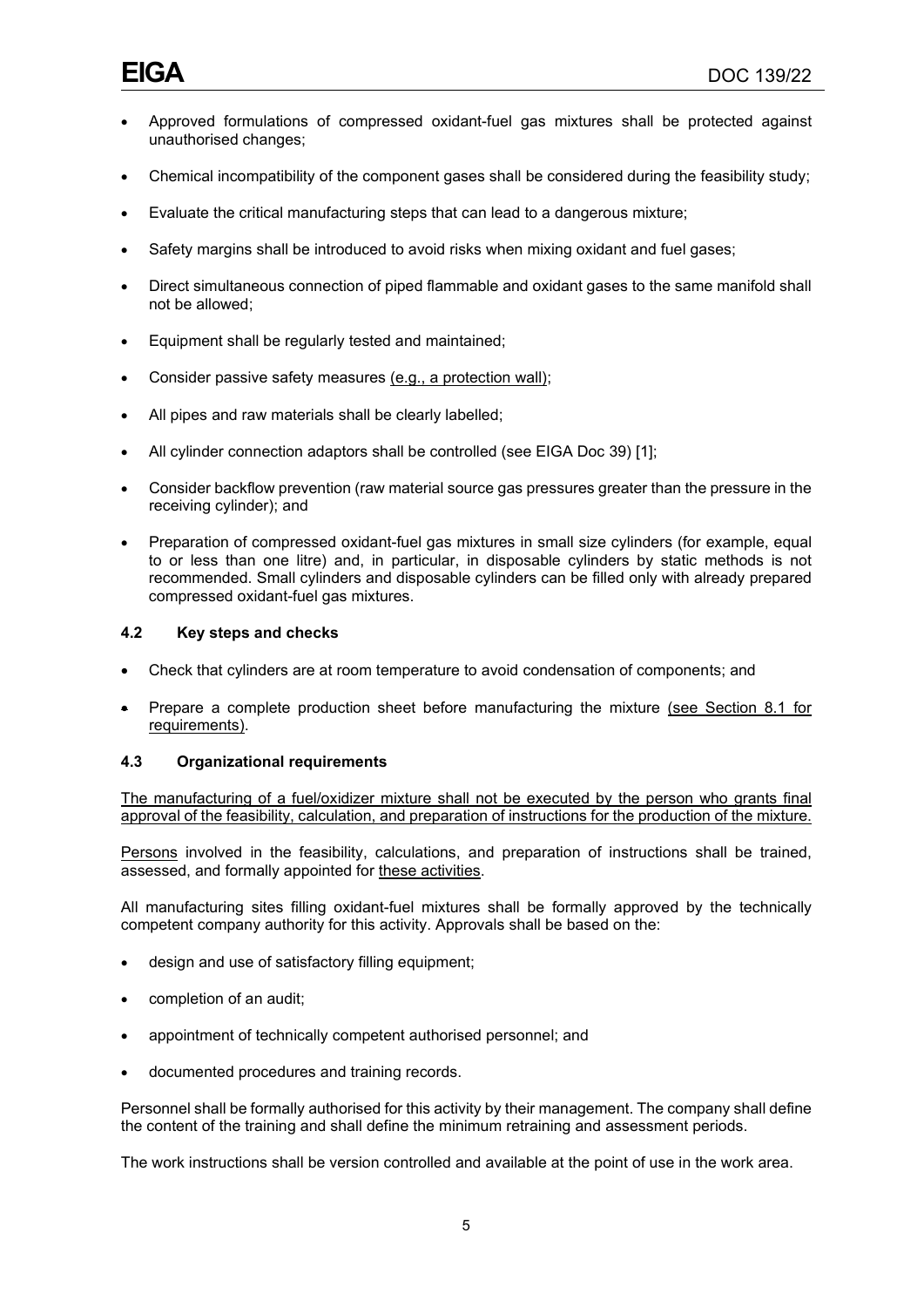The organization shall record all of the information necessary to have complete traceability of the preparation and production of such mixtures.

The audit of oxidant-fuel gas mixture formulation and manufacturing should be conducted periodically by a technically competent person. The company shall establish and define this period. An example of a specimen audit check list is included in Appendix A.

Where serious hazardous conditions are found to exist following an audit, a filling plant shall cease filling oxidant-fuel gas mixtures until controls are put in place to remove these hazards.

#### <span id="page-9-0"></span>**5 Compressed oxidant-fuel gas mixture manufacturing feasibility study**

The purpose of this section is to describe how to evaluate the safe preparation of oxidant-fuel gas mixtures, taking into account:

- component and cylinder compatibility (5.1);
- formulation of safe compressed oxidant-fuel gas mixtures (5.2); and
- mixture manufacturing accuracy (5.3).

#### <span id="page-9-1"></span>**5.1 Component and cylinder compatibility**

The compatibility of the mixture components shall be evaluated using literature information (e.g., TRGS 407 Tätigkeiten mit Gasen - Gefährdungsbeurteilung or NOAA Expanded Chemical Reactivity Worksheet (CRW4) for determining chemical compatibility, past, present, and future) [4, 5].

The compatibility of the components with the cylinder material should also be evaluated using the information contained in ISO 11114-1, *Gas cylinders—Compatibility of cylinder and valve materials with gas contents—Part 1*: *Metallic materials* [6].

Unstable gases can strongly affect the explosive range. Only oxidant-fuel gas mixtures that are stable under the conditions of temperature and pressure existing during manufacture and use shall be produced. See EIGA Doc 39, which lists some known unstable gases [1].

A number of halocarbons have no explosive limit in air under atmospheric conditions but do have at elevated pressure in air (see Appendix B) or at atmospheric pressure in pure oxygen.

#### <span id="page-9-2"></span>**5.2 Formulation of safe compressed oxidant-fuel gas mixtures**

The purpose of this section is to describe how to derive the formulation (final mixture pressure and mixture component introduction order) of safe compressed oxidant-fuel gas mixtures.

The following mixtures shall not be manufactured unless there are experimental data or an expert opinion on explosive limits at the filling pressure:

- oxidants with unknown oxy-potential coefficients with flammable gases;
- gases with unknown explosive (flammable) limits with oxidant gases;
- unstable flammable gases (for example, acetylene, butadiene, ethylene oxide) with oxidant gases; and
- pyrophoric products and other products such as organometallics, silane, disilane, trisilane, chlorosilanes, diborane, arsine, phosphine, and germane with oxidant gases.

The formulation of safe compressed oxidant-fuel gas mixtures requires the following three studies to:

ensure non-explosive mixtures at the end of manufacture (5.2.1);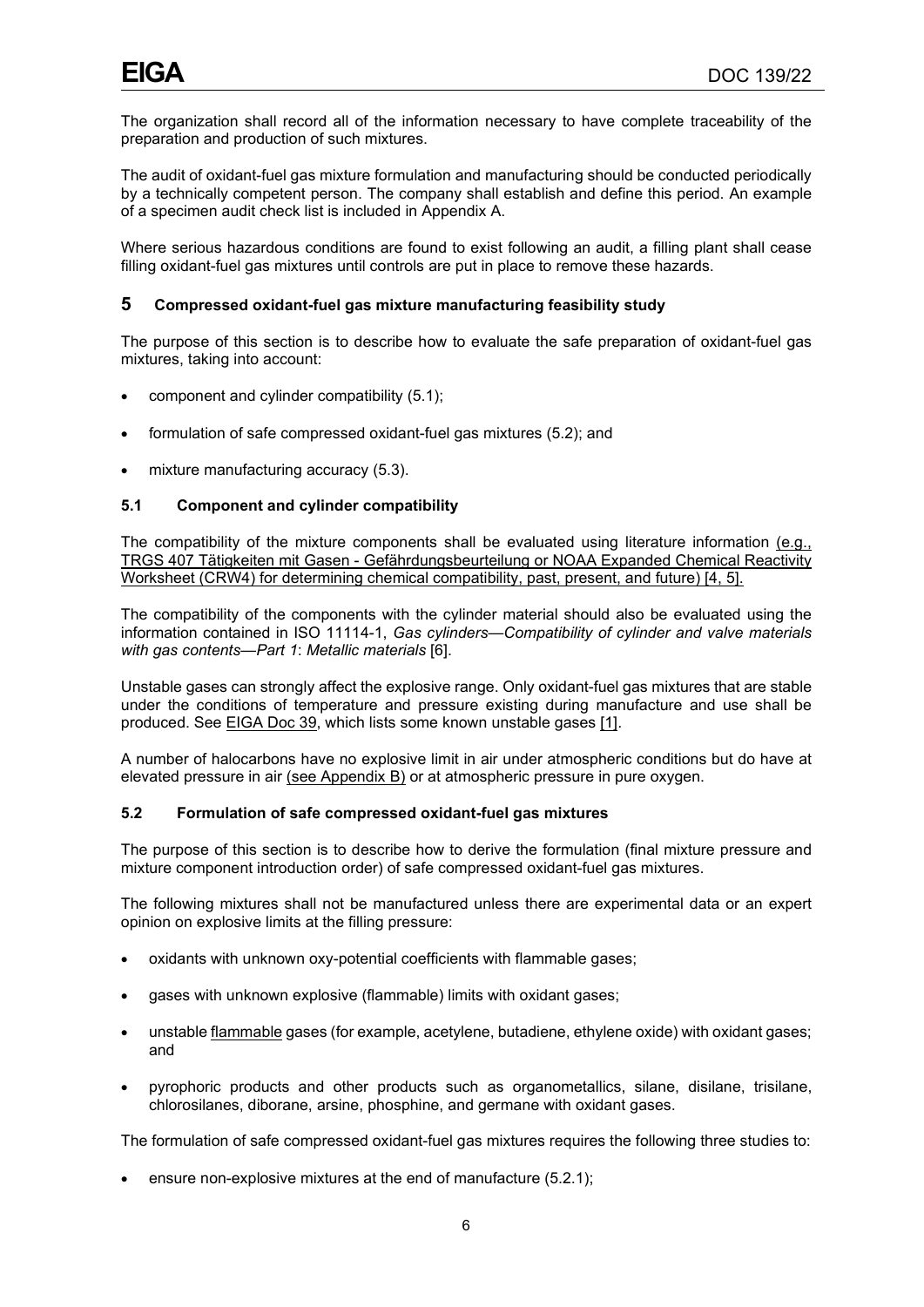- avoid or control explosive mixtures during manufacturing (5.2.2); and
- avoid condensation during and after the manufacturing (5.2.3).

Appendix C presents an evaluation method which is used in the gas industry and applied in the absence of sufficient knowledge about the combustion behavior of a specific oxy-fuel mixture under elevated pressure conditions. The principle of the evaluation method is to limit the total combustion enthalpy of an oxy-fuel mixture, so there is not enough energy present to burst a high-pressure cylinder in case of an unintentional combustion reaction.

#### **5.2.1 To ensure non-explosive mixtures at the end of manufacture**

The uncertainty of mixture production shall be taken into account when ensuring that the compressed oxidant-fuel gas mixtures are non-explosive inside the cylinders at the end of their manufacture.

The explosive ranges of gases increase with temperature, and in most cases, with increasing pressure. Therefore, data on explosivity are required not only at atmospheric pressure and standard temperature, but also at manufacturing pressure and temperature.

The study to avoid explosive mixtures shall be based on comprehensive data considering the effect of pressure and temperature on explosive (flammable) limits.

In the absence of comprehensive data, the following rules shall be applied, taking into account:

- Lower explosive limits (LELs) in air at atmospheric pressure (see ISO 10156) [3];
- LELs in oxygen at atmospheric pressure; and
- Limiting oxygen concentrations (LOCs) of flammable gases with air as the oxidizer and nitrogen as the inert component at atmospheric pressure. For example, see ISO 10156 [3].

#### **5.2.1.1 Mixtures containing one flammable gas in air**

When data on explosivity at final filling pressures or an expert opinion is not available, the rules permitting the manufacturing of compressed gaseous mixtures of flammable gas in air below the LEL (LEL mixtures) when introducing oxygen at the end are as follows:

- Compressed oxidant-fuel gas mixtures containing one flammable gas in concentrations of less than or equal to 25% of the LEL in air at atmospheric pressure may be manufactured at a maximum pressure of the cylinder working pressure and at a maximum of 200 bar (2900 psi);
- Compressed oxidant-fuel gas mixtures containing one flammable gas in concentrations greater than 25% and less than or equal to 50% of the LEL in air at atmospheric pressure may be manufactured at a maximum pressure of the cylinder working pressure and at a maximum of 150 bar (2175 psi);
- Compressed oxidant-fuel gas mixtures containing one flammable gas in concentrations greater than 50% and less than or equal to 75% of the LEL in air at atmospheric pressure may be manufactured at a pressure which shall not exceed 1/10 of the cylinder working pressure; and
- Compressed oxidant-fuel gas mixtures containing one flammable gas in concentrations greater than 75% of the LEL in air at atmospheric pressure shall not be manufactured without data on explosivity at final filling pressure.

NOTE—Special consideration shall be given to halogenated hydrocarbons, which are not flammable at atmospheric pressure but can be flammable at elevated pressure (see Appendix B).

When data on explosivity at final filling pressures or an expert opinion are not available, the permitting the manufacturing of compressed gaseous mixtures of flammable gas in air above the upper explosive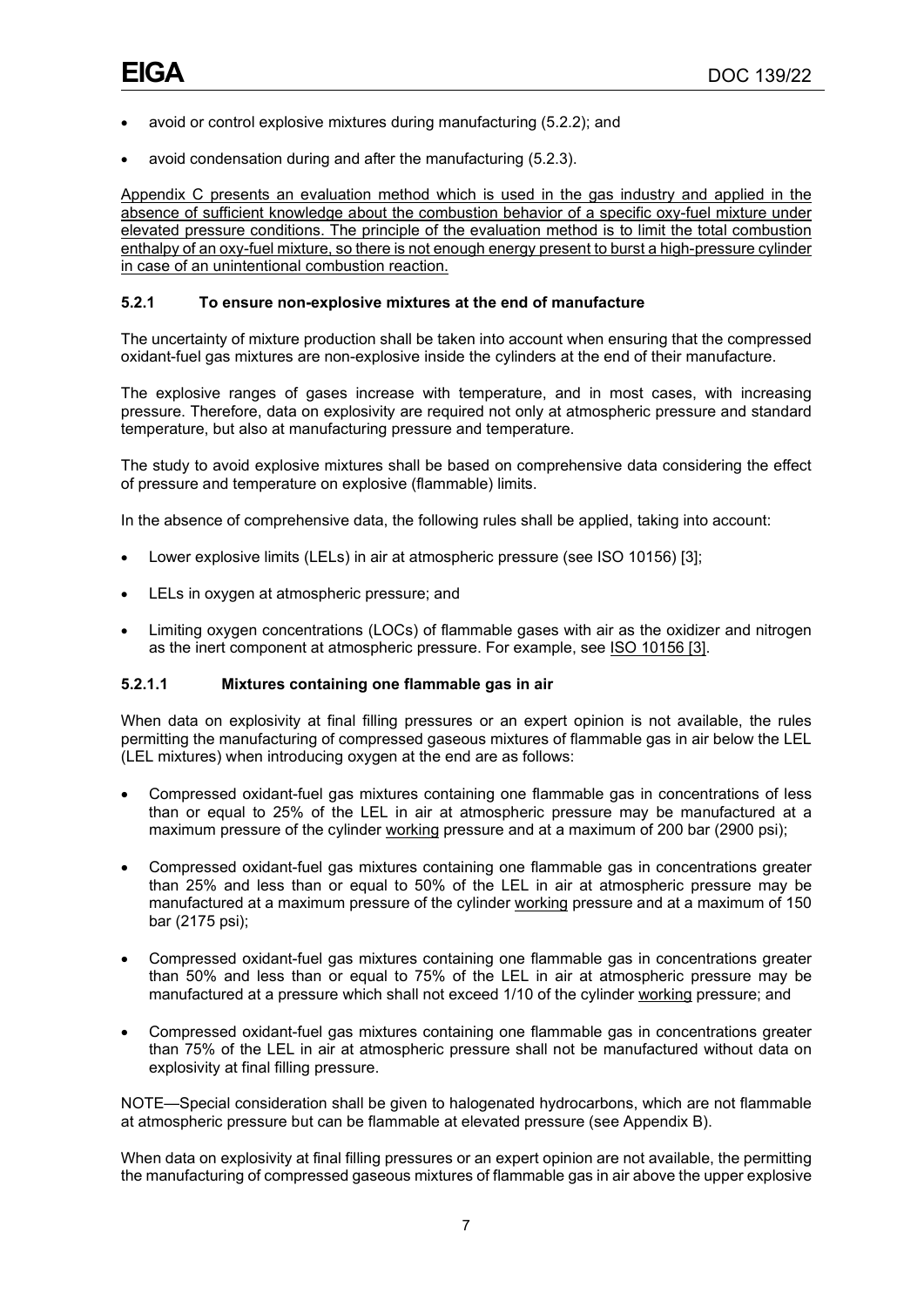limit (UEL mixtures) when introducing oxygen diluted in an inert gas or introducing air at the end are as follows:

- Mixtures containing oxygen in concentrations of less than or equal to 50% of the LOC in flammable gases at atmospheric pressure may be manufactured at a maximum pressure of the cylinder working pressure; and
- Mixtures containing oxygen in concentrations greater than 50% and less than or equal to 75% of the LOC in flammable gases at atmospheric pressure may be manufactured at a pressure that shall not exceed  $1/20^{th}$  of the cylinder working pressure. The assumption of  $1/20^{th}$  of cylinder working pressure is based upon the data contained in ISO 15156 and additional safety margins necessary because of higher uncertainty on LOC values compared to the LEL.

When filling flammable gas at the end, the rules in 5.2.2 shall also be followed.

#### **5.2.1.2 Mixtures containing one flammable gas in oxygen**

When data on explosivity at final filling pressures or an expert opinion is not available, the rules permitting the manufacturing of compressed gaseous mixtures of low concentrations of flammable gas in oxygen are as follows:

- Compressed oxidant-fuel gas mixtures containing one flammable gas in concentrations of 1000 ppm or less in oxygen may be manufactured at the working pressure of the cylinder; and
- Compressed oxidant-fuel gas mixtures containing one flammable gas in concentrations greater than 1000 ppm in oxygen may be manufactured only if data on explosion at final filling pressures or expert opinion is available and following the rules of 5.2.2 when filling oxygen last.

When data on explosivity at final filling pressures or an expert opinion is not available, the permitting the manufacturing of compressed gaseous mixtures of high concentrations of flammable gas in oxygen are as follows:

- Compressed oxidant-fuel gas mixtures with flammable gas concentrations of 1000 ppm or less in oxygen may be manufactured at the working pressure of the cylinder; and
- Compressed oxidant-fuel gas mixtures with flammable gas concentrations greater than 1000 ppm gases in oxygen may be manufactured only if data on explosion at final filling pressures or expert opinion is available and following the rules of 5.2.2 when filling flammable gases last.

#### **5.2.1.3 Mixtures containing inert gas other than nitrogen**

An equivalent mixture containing the flammable gas in oxygen and nitrogen shall be defined using ISO 10156 coefficients for the equivalence between inert gases and then the following rules shall apply when data on explosion at final filling pressures or expert opinion is not available [3]:

- When the equivalent mixture has a lower oxygen concentration in nitrogen than in air, the same rules as those described in 5.2.1.1 apply; and
- When the equivalent mixture has a higher oxygen concentration in nitrogen than in air, the same rules as those described in 5.2.1.2 apply.

#### **5.2.1.4 Mixtures containing one oxidant other than oxygen**

The manufacturing of compressed oxidant-fuel gas mixtures of either low or high concentration of flammable gas with one oxidant gas other than oxygen with or without inert gas is not allowed except if experimental data or expert opinion is available. In absence of such information, the mixtures shall not be manufactured.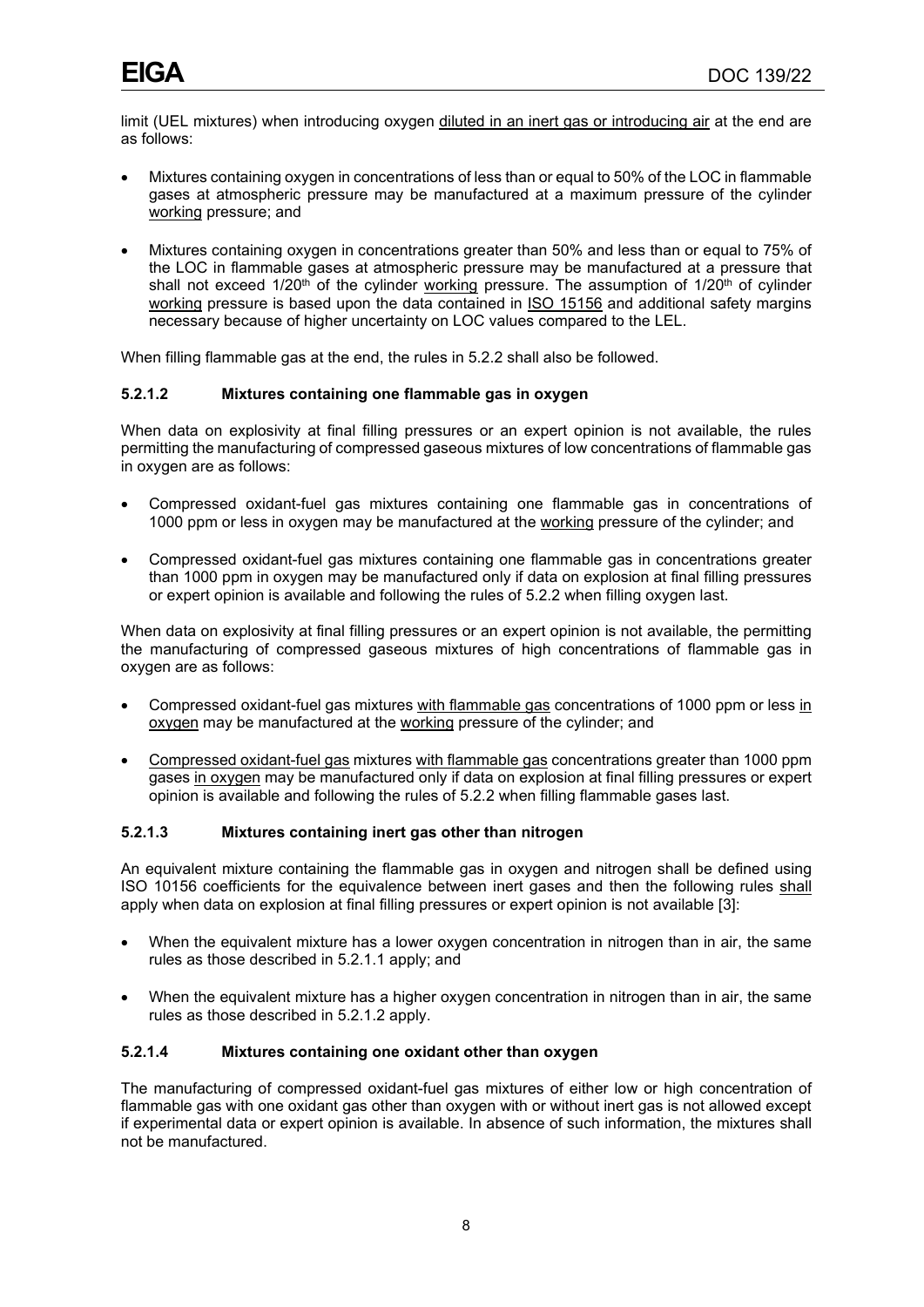#### **5.2.1.5 Mixtures containing several flammable/oxidant/inert gases**

Mixtures containing one or several flammable gases in the fuel-lean range (below the flammability range and/or several inert gases and oxygen may be manufactured after studying their feasibility taking into account the following rules:

- Several inert gases:
	- Equivalent mixture containing only the major inert gas shall be defined. Using ISO 10156 coefficients and calculations to determine the major inert gas and to assimilate the other inert gases to the major inert gas [3] and
	- Depending upon the type of equivalent mixtures, the rules contained in 5.2.1.1, 5.2.1.3, or 5.2.1.4 shall apply;
- Several flammable gases:
	- Equivalent mixture containing only the major flammable gas shall be defined using ISO 10156 coefficients to determine the major flammable gas and to assimilate the other flammable gases into the major flammable gas [3];
	- LEL of the mixture may be determined using the calculation in ISO 10156 [3]; and
	- Depending upon the type of equivalent mixture or the LEL of the mixture, the rules contained in 5.2.1.1, 5.2.1.2, 5.2.1.3, and 5.2.1.4 shall apply.

For oxidant gases other than oxygen, see 5.2.1.4.

#### **5.2.2 Study to avoid or to control explosive mixtures during manufacturing**

During the manufacturing of a compressed oxidant-fuel gas mixture, an explosive mixture can exist temporarily when passing through the explosive range and before homogenization. This situation should be avoided as much as possible. The following rules shall apply.

Non-explosive oxidant-fuel gas mixtures inside cylinders during manufacturing:

- For compressed oxidant-fuel gas mixtures with a high enough concentration of inert gas such as LEL mixtures in air, the rule is never create an explosive mixture inside cylinders during manufacturing. This can be achieved if:
	- Sufficient inert gases are introduced between the flammable gases and the oxidant gases;
	- Oxidant gases or flammable gases are added to a safety premix; or
	- Mixture is homogenized before adding the excess reactive. If the cylinder is disconnected, cylinder identification is critical in preventing human error during reconnection of the cylinder.

Controlled explosive oxidant-fuel gas mixtures inside cylinders during manufacturing:

- For compressed oxidant-fuel gas mixtures with no or low concentration of inert gases, an explosive mixture can be created temporarily by passing through the explosive range during manufacture. This will be the case when all the reactive gases of the same type in minor concentration (according to the stoichiometry) are introduced into the cylinders first.
	- This temporarily created explosive mixture inside the cylinder will then become non-explosive when the concentration moves out of the explosive range. This occurs at the end of the introduction of the major concentration reactive gases of the opposite type.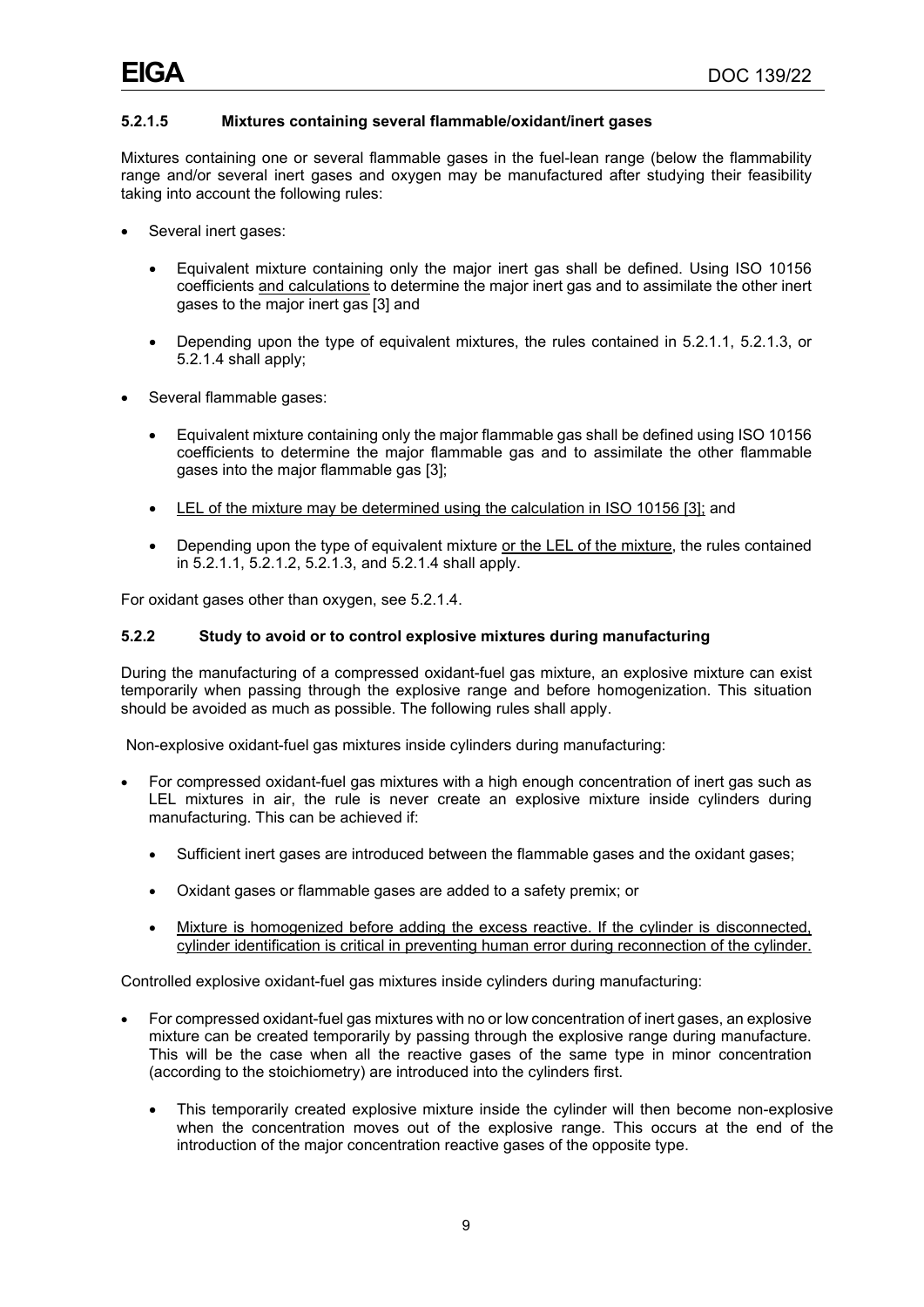- In this situation, the requirement is to calculate or have data available on the energy that will be created by a potential explosion. The calculated explosive energy shall result in potential explosive pressures less than the working pressure of the cylinder plus a safety factor taking into account any possible reaction.
- Potential maximum explosive pressure of the temporarily created explosive mixture shall be calculated assuming adiabatic conditions by subject matter experts.
- Potential explosive pressure shall never be allowed to exceed the working pressure of the cylinder.

*CAUTION: The introduction of the gas(es) of the opposite type should not be interrupted until the mixture is outside of the explosive range. The filler shall remain present during any interruptions, other than in an emergency plant evacuation.*

#### **5.2.3 Study to prevent condensation during or after manufacturing**

An oxidant-fuel gas mixture component introduced as a vapor (liquid or liquefied gas under pressure) can condense due to the exposure of the cylinder to low temperature. This can create a flammable zone inside the cylinder, which can remain unless the mixture is rehomogenized at a temperature above the vaporisation temperature of the component.

Therefore, oxidant-fuel gas mixture pressures shall be calculated to avoid condensation of components at the minimum ambient temperature to which the cylinder will be exposed, particularly during manufacture, transportation, storage, and use.

The possibility that some components of the mixture can liquefy in the cylinder during storage or transportation after manufacturing should be noted on the production sheet with indication of the temperature. The possibility that components can liquefy during storage prior to use should be stated with the temperature on documents sent to the users. The general practice is to use a standard temperature with a safety margin to calculate the mixture composition and avoid the condensation of vapours. For example,  $-10$  °C ( $14$  °F) for some European countries.

#### <span id="page-13-0"></span>**5.3 Mixture manufacturing accuracy**

Mixtures are usually manufactured by measuring weight, pressure, or volume (syringe/ampoules) of the components into the cylinders.

The accuracy of the filling technology used shall be taken into account and incorporated into the safety margins used to calculate the pressure and/or weights of components in oxidant-fuel gas mixtures.

NOTE—To ensure precision, it is recommended that compressed oxidant-fuel gas mixtures be manufactured in cylinders large enough to allow acceptable mixture accuracy. Therefore, these mixtures should not be manufactured in small cylinders. For example, with a water capacity less than or equal to one litre or in disposable cylinders. Such small size cylinders should be filled only with already prepared compressed oxidant-fuel gas mixtures. However, direct manufacture in small cylinders is possible if safety premixes are used.

#### <span id="page-13-1"></span>**6 Gas mixing equipment**

Gas mixing systems shall be designed by competent personnel and risk assessed (hazard and operability study [HAZOP]) to ensure that the systems are safe and effective. New cylinder filling manifold designs or modifications shall be reviewed and approved prior to the use of the system. The cylinder filling manifolds should be simple to operate with a logical layout to minimise the potential for operator error.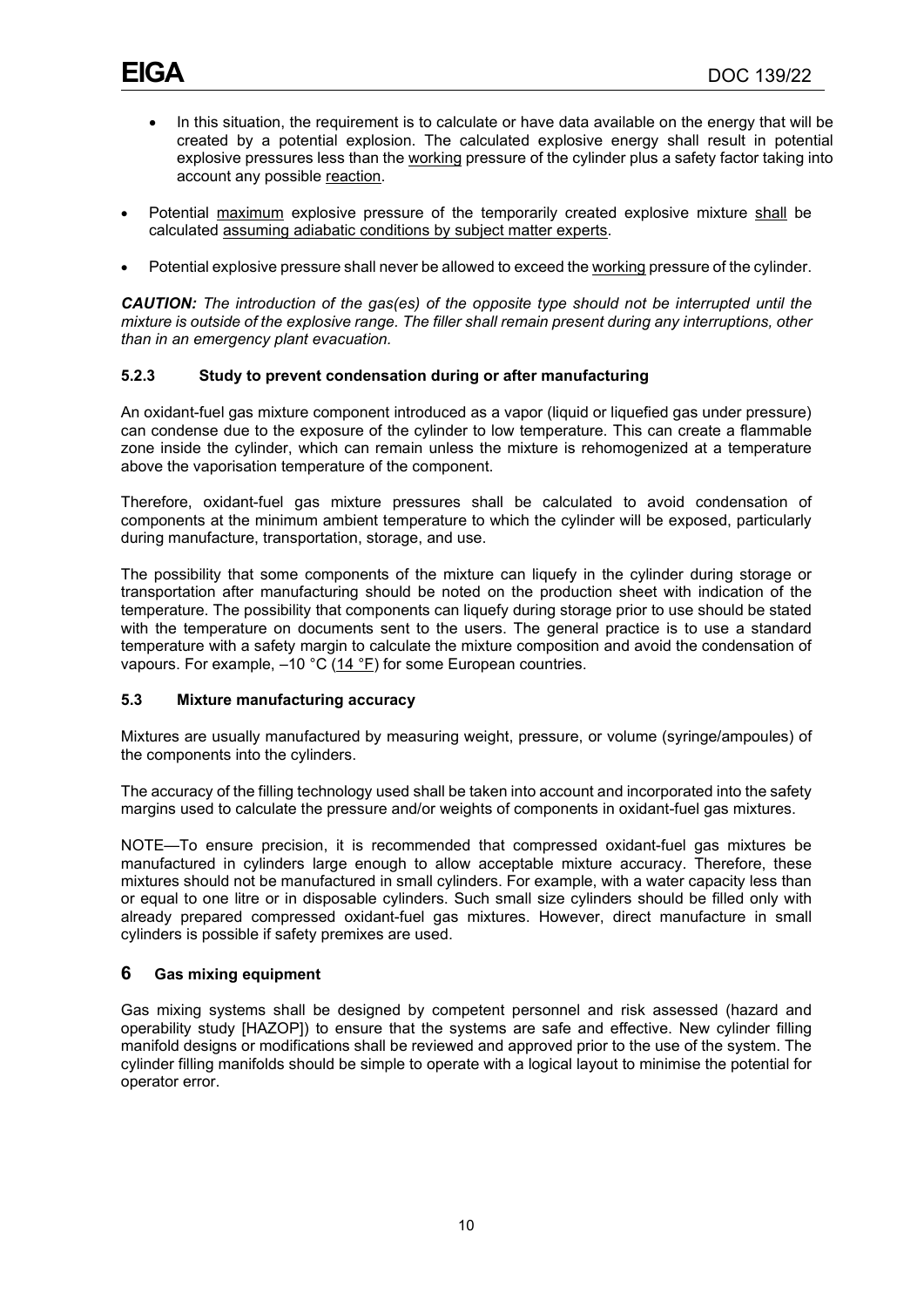#### <span id="page-14-0"></span>**6.1 Considerations in the design of the gas mixing facility**

Gas filling systems and filling areas should be segregated as far as it is practicable to eliminate the risk of the inadvertent mixing of incompatible gases. Flammable and oxidant gases or mixtures shall be stored in accordance with applicable codes and regulations.

Gas filling system components shall be compatible with the oxidants (in particular high pressure oxygen) and the flammable gases used.

The design shall take into account the prevention of feedback of gas from filling systems into supply gas systems.

The equipment shall be designed to prevent simultaneous connection of flammable and oxidant gases to the cylinder being filled.

The interconnection of incompatible supply gases shall not be possible through the various cylinder filling manifolds and mixing systems. Non-return valves and block valves shall not be relied on as the only means of protection against interconnection of incompatible gases.

Adequate provision shall be made to prevent backfeeding of partially filled cylinders into other filling systems or cylinders via supply, vent, or vacuum systems. This is particularly important where a common supply feeds different category filling areas.

Mixtures of oxidant and flammable gases shall be filled on systems engineered to minimise the risk of operator errors that could result in the formation of an explosive mixture.

The oxidant and flammable gases shall be filled either:

- on separate blending equipment; or
- using dedicated equipment with two separated supply gas manifolds, where there is no possibility of the inadvertent connection of incompatible gases at the same time.

Connections on the cylinder filling manifold system shall be designed to prevent the possibility of the connection of non-authorised products. The preparation of compressed oxidant-fuel gas mixtures in cylinders may require the use of valve outlet adaptors. Special procedures shall be put in place to control the issue and use of these adaptors.

Provision should be made for plugging or capping cylinder filling hoses, so that contamination is prevented when the hoses are not in use. The filling hoses should be dedicated to gases of the same type. Do not use hoses that have been used to fill flammable gases to fill pure oxygen because there is a possibility that the gases can be adsorbed on the internal walls of the hoses.

#### When oxygen is required to be added as the last component to a high-pressure fuel rich mixture, there can be a reaction that can generate sufficient heat to melt the fuse metal of the pressure relief device.

At least one of the following options shall be considered when adding oxygen to a fuel rich mixture:

- Add the oxygen at a low pressure as determined by the expert opinion;
- Avoid the use of diaphragm packless valves. If diaphragm packless valves must be used, a tied diaphragm packless valve shall be specified; or
- Install a protection device around the valve or between the cylinder and the operator in case of a reaction caused by the sudden opening of the untied diaphragm valve.

Where flammable components are to be stored and filled, consideration shall be given to the following: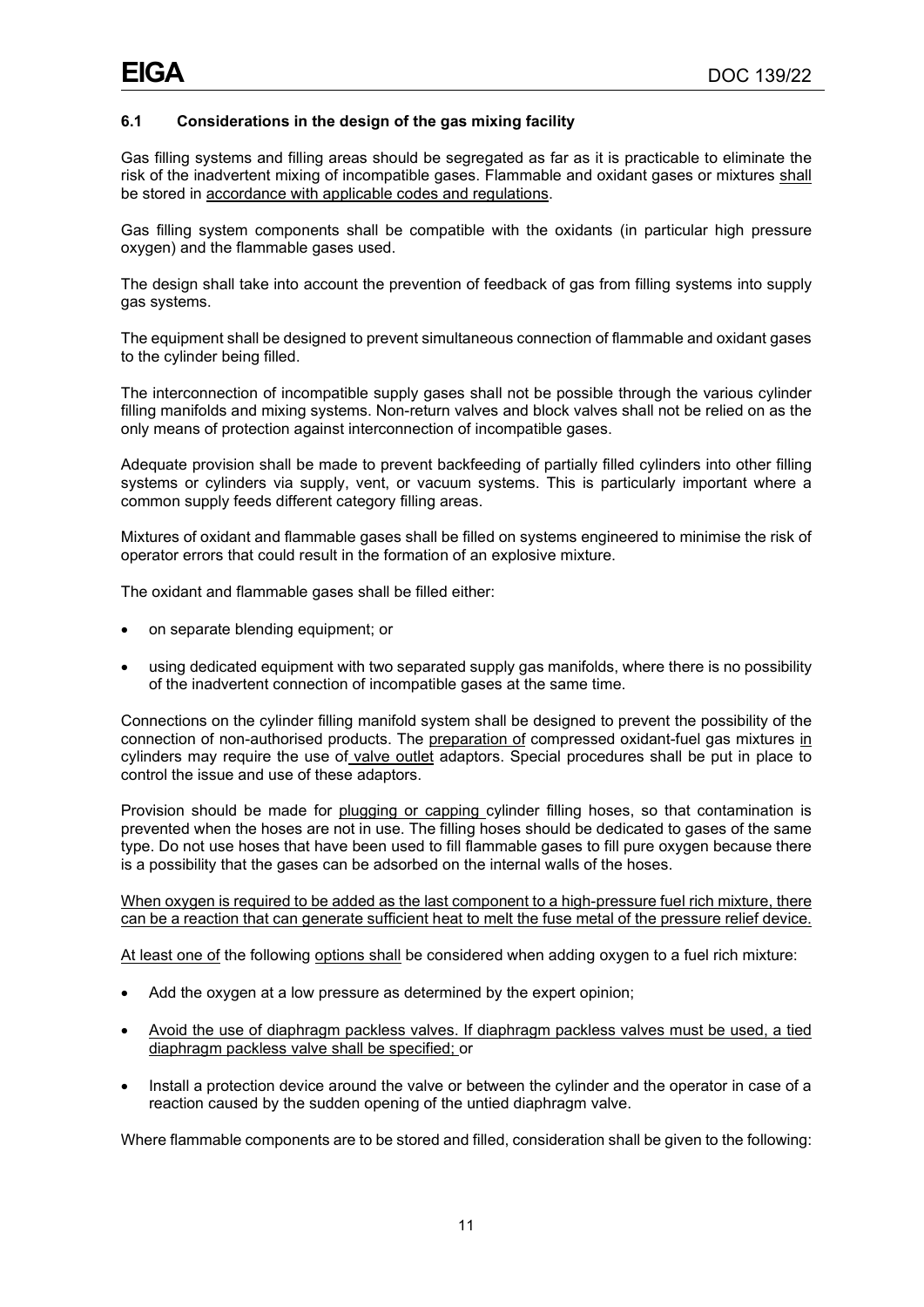- classification of electrical and mechanical equipment and safety devices (voltages, flame proofing, etc.);
- grounding of cylinder filling manifolds and associated equipment;
- sources of static discharge;
- building ventilation;
- flammable gas detection systems and alarms; and
- explosion relief for buildings.

Vent lines from cylinder filling manifolds shall be installed to enable any residual gas be vented in a safe manner. Care shall be taken to ensure that vent lines are installed in a way that avoids any reaction between incompatible products that could lead to explosive mixture formation. The vent lines should be separated with a facility to purge the lines with inert gas.

Precautions should be taken to avoid the suckback of contaminants (oil, scrubber solutions, etc.) from vacuum systems into cylinder filling manifolds and cylinders. Vacuum pumps used in oxidant service should use an appropriate oxidant compatible lubricant. (for example, fluorinated pump oils).

There should be adequate labelling to identify valves and other operating controls and equipment.

Pressure gauges, scales, and other metering equipment shall be regularly calibrated.

#### <span id="page-15-0"></span>**6.2 Oxidant and fuel gas sources**

Care shall be taken to prevent the backflow of an oxidant into a fuel gas system or cylinder or vice versa as this can result in the unintentional formation of an explosive gas mixture.

To avoid such a hazard, always use reactive gas sources at pressures higher than the pressure in the receiving oxidant-fuel gas mixture cylinder.

Ensure that the gas supply systems are designed to prevent backflow. Care shall be taken to prevent an oxidant fuel gas mixture being produced inside the manifold. To avoid such a hazard:

- Use only one reactive gas source at a time;
- Do not connect flammable and oxidant gas sources to a receiving cylinder at the same time; and
- Ensure that reactive gases are effectively removed from the filling system prior to the introduction of an incompatible gas (for example, by evacuation or purging with nitrogen).

#### <span id="page-15-1"></span>**6.3 Inert gas sources**

Inert gas sources should be protected against backflow by the following:

- Always use inert gas sources at pressures higher than the pressure of the mixture cylinder;
- As a minimum, protect inert gas sources with backflow protection and/or double block and bleed valves;
- Only one gas source shall be open at a time; and
- Create a vacuum inside the entire oxidant-fuel gas mixture manufacturing equipment (up to the receiving cylinder valve) prior to the introduction of inert gas.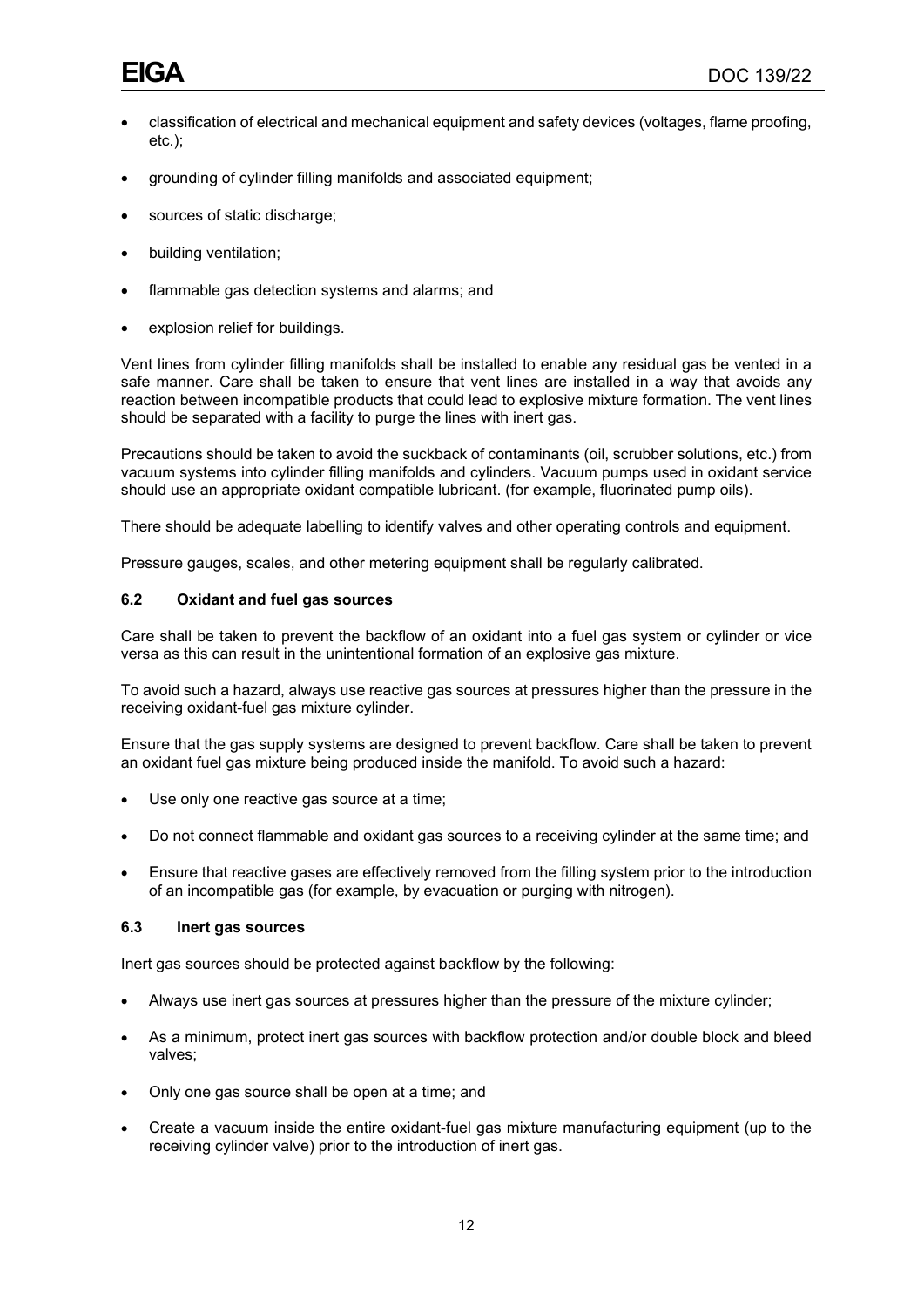#### <span id="page-16-0"></span>**7 Preparation methods**

#### <span id="page-16-1"></span>**7.1 Choice of cylinder and valve**

The materials of construction of the cylinder and the valve shall be compatible with all the components of the mixture. The use of dip tubes for homogenization is not recommended because of the potential for a dip tube to become detached and create an ignition source within the cylinder as well as resulting in a non-uniform mixture.

The inner surface of the cylinder should be clean (for example, free of rust or other potentially reactive substances, oil, grease, etc.). New cylinders and retested cylinders should be dried in an appropriate way before being used for oxidant-fuel gas mixtures. Before starting the filling procedure, the cylinder shall be evacuated.

Consideration shall be given to the potential for customers to contaminate cylinders with materials (liquids, gases, solids) that are incompatible with the components of oxidant-fuel mixtures. Preventive actions may include the examination of valve outlet for cleanliness and use of residual pressure/nonreturn valves.

#### <span id="page-16-2"></span>**7.2 Filling methods**

In general, the following preparation methods may be used for the manufacture of gas mixtures:

- gravimetric method (component weight measurement);
- pressure method (component partial pressure and cylinder temperature measurements);
- volumetric method (syringe, intermediate capacity, etc., volume/pressure measurement); and
- dynamic method (simultaneous blending at low pressure, followed by compression).

#### Note that the pressure method is less precise than the 3 others as it depends on both pressure and temperature.

Dynamic blending of oxidant-fuel gas mixtures is discussed in Appendix D.

A compressed oxidant-fuel gas mixture may be produced by preparing an intermediate mixture of flammable and inert gases and then move the cylinder to a separate filling system for the oxidant addition. These measures are followed when an intermediate mixture cylinder is removed from the initial filling system:

- Status of the intermediate mixture is identified by appropriate labelling or marking;
- Intermediate mixture is homogenized; and
- Mixture composition is measured and identified prior to reconnection to complete mixture filling. Where analysis is not performed, a second person shall check the filling operation to ensure the correct component quantities are added.

It is also possible to safely manufacture oxidant-fuel gas mixtures entirely with dedicated equipment when following all the requirements contained in this publication. See 6.1.

The filling method shall be selected in order to ensure the final mixture and any intermediate mixtures are within the safety margins detailed in 5.2.

#### <span id="page-16-3"></span>**7.3 Rules for safe preparation**

The filling instructions shall define the method for each step that has to be used by the operator.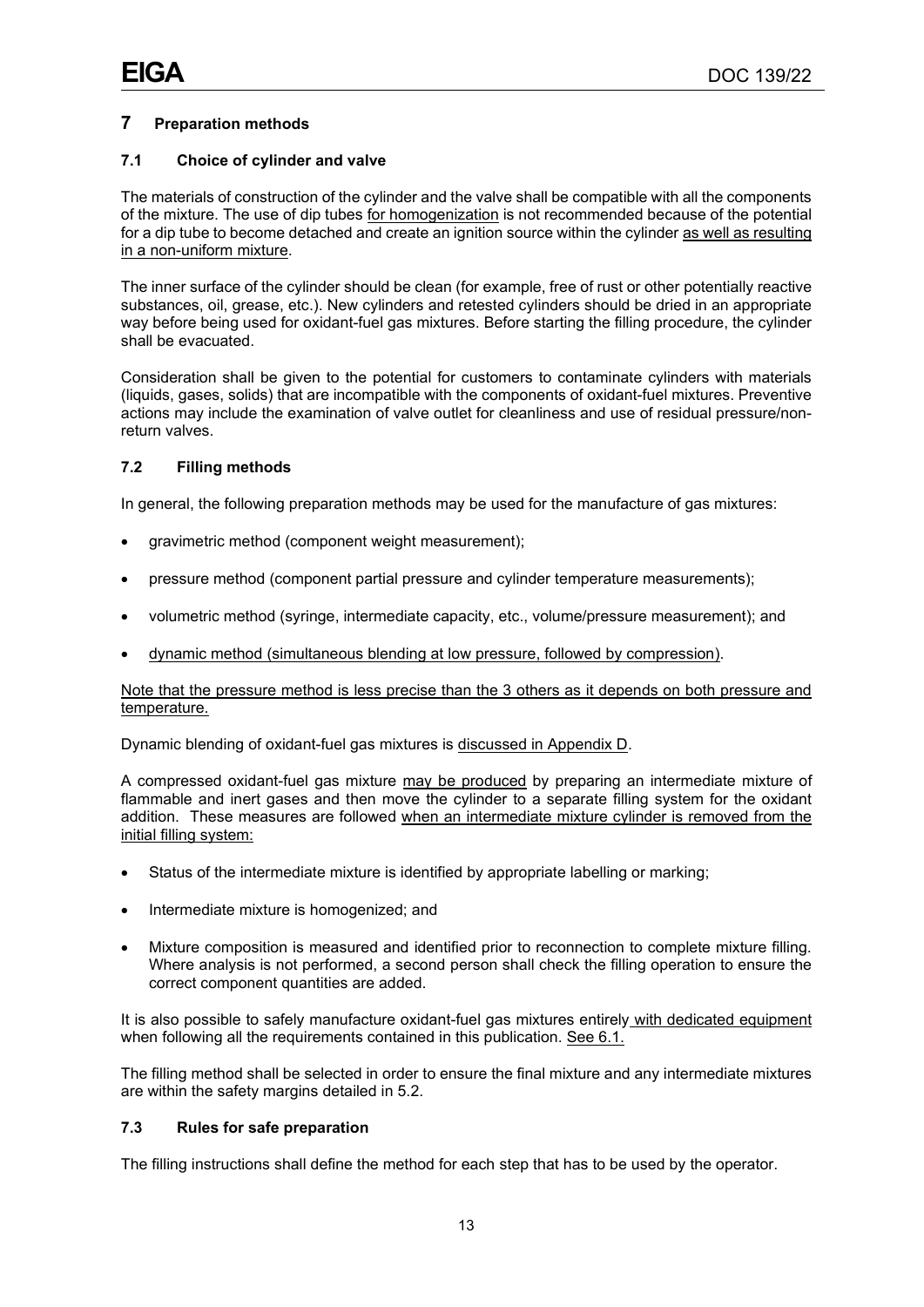Either the actual mass or the pressure and temperature of each filling step shall be recorded by the operator to ensure traceable records of the complete filling procedure.

Each step of the filling process has to be conducted in one operation. Therefore, the operator shall take care that enough of each component is available prior to starting any filling.

During the filling of fuel-rich gas mixtures containing inert gas(es), the addition of pure oxygen or other oxidants to a mixture as the final component should be avoided. It is recommended that safety premixes of oxygen or other oxidants in an inert gas should be used instead.

#### <span id="page-17-0"></span>**7.4 Filling conditions**

The cylinder shall be at or above room temperature prior to filling and during the whole production process including homogenization and analysis. This will avoid condensation of components inside the cylinder. Cylinders shall not be subject to temperatures greater than 65 °C (149 °F).

The flowrate of addition of pure oxygen shall be controlled to avoid adiabatic compression and warming to avoid possible ignition sources, especially if the filling process requires going through the explosive range.

Care shall be taken when adding flammable liquids first to make sure that they are totally vaporised inside the cylinder and there is no residual liquid inside the cylinder valve prior to an oxidant being added. This is to prevent possible reaction in the cylinder valve.

#### <span id="page-17-1"></span>**7.5 Premixes**

In some cases, it can be necessary to use premixes to add one or more reactive components to the mixture. The reasons for premix use are:

- to ensure that during the addition of the flammable component, the explosive range is not reached in the cylinder at any time; and
- to increase the mass or partial pressure of gas added in order to maintain filling accuracy in lower concentration components.

Premix composition shall be analyzed or measured before first use to ensure that the concentrations of all components in the premix are within the desired limits and to positively identify the balance gas.

Premix cylinders shall be identified and a control system implemented to prevent confusion with other cylinders and other premix cylinders.

If premixes are oxidant-fuel mixtures, they have to be treated according to the rules defined by this publication.

Premixes can be inert, flammable, or oxidizing and have to be treated accordingly. They include safety premixes.

Premixes should be protected from backflow when used.

#### <span id="page-17-2"></span>**8 Filling**

#### <span id="page-17-3"></span>**8.1 Production sheet**

The production sheet shall specify all of the relevant information necessary to produce the mixture, including safety information. The mixture shall be clearly identified as an oxidant-fuel mixture.

The production sheet shall specify, at a minimum:

• cylinder and valve type;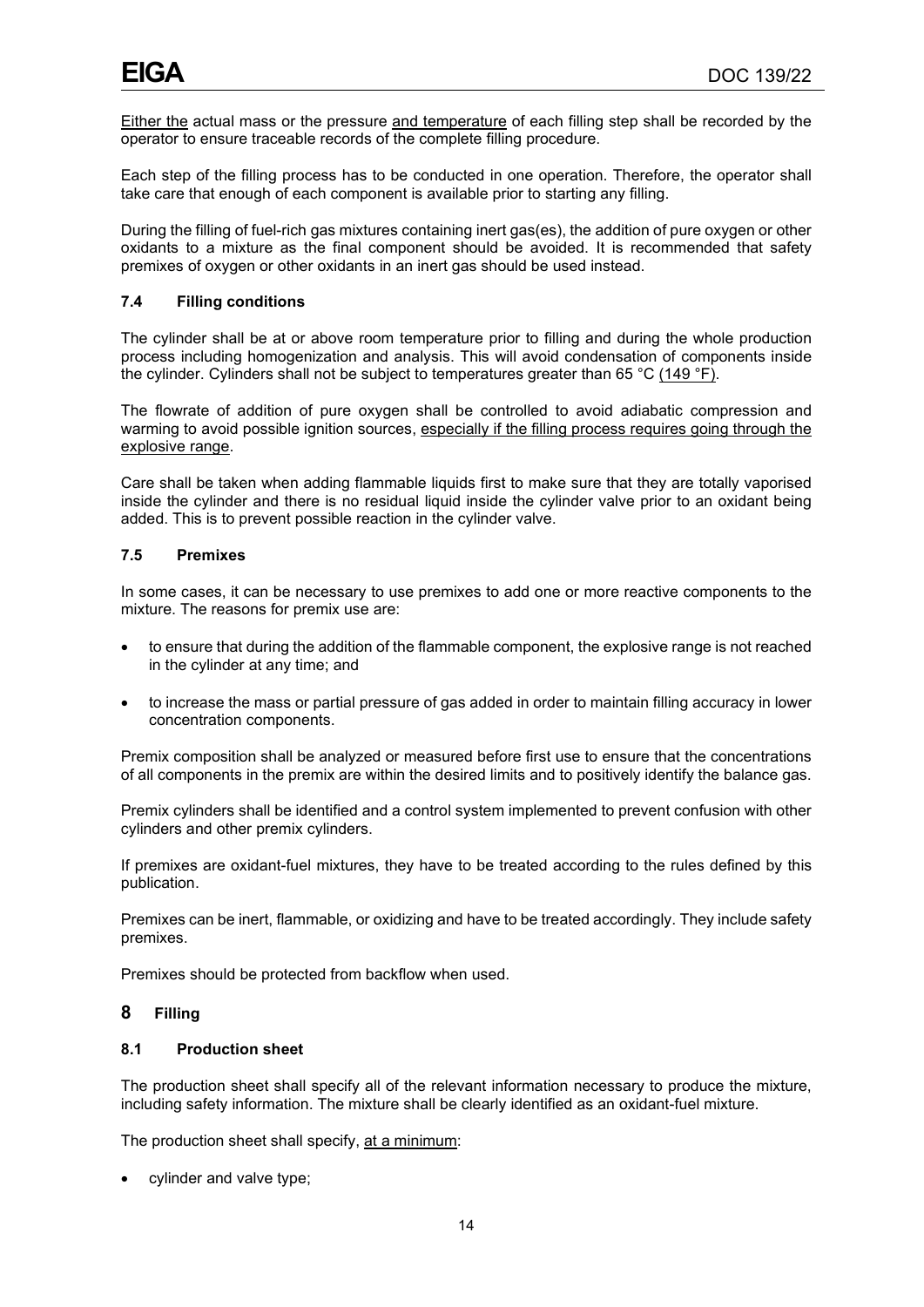- order of component addition;
- quantities of gases to be added;
- any homogenization and analysis steps required; and
- identification of intermediate premix cylinders.

Additional information that may be specified on the production sheet includes:

- equipment to be used, taking into account the accuracy of weigh scales, manometers, and syringes;
- classification of the mixture;
- color of the cylinder shoulder (if applicable); and
- labelling requirement.

A system shall be put in place to avoid misuse or confusion between production sheets for different compressed oxidant-fuel mixtures.

#### <span id="page-18-0"></span>**8.2 Safe selection of raw materials**

It is extremely important to ensure that the correct pure gas or mixtures are selected when manufacturing oxidant-fuel gas mixtures as incorrect selection is one of the main causes of incidents during the manufacturing process.

Pure gases, liquids, and premixes used for the manufacturing of oxidant-fuel gas mixtures shall have a defined quality and composition. Impurities should be considered to avoid the possibility of a dangerous mixture being manufactured.

There shall be adequate segregation of oxidant, flammable, and inert cylinder supply gases in the production area (i.e., pure products and premixes). These segregated areas shall be clearly identified.

Pure products and premixes shall be clearly identified with all relevant markings and current composition information using the full chemical name(s), i.e., "hydrogen" instead of "H2," in the appropriate language for the operator. An identification system (for example, a bar code or radio frequency device) that can link the cylinder with the content is useful to enable better control.

Gas mixtures used as premix shall be labelled with the exact composition of the mixture.

When mandated by regulation, cylinders shall be labelled as required (for example, with the GHS pictogram, hazard, and precautionary statements).

#### <span id="page-18-1"></span>**8.3 Evacuation of cylinder before filling**

Before filling, it is necessary to remove any residual gas from the cylinder by evacuation. Evacuation is necessary to ensure that there are no flammable or oxidant gases present that can create unexpected explosive conditions during filling or change the final mixture composition. The evacuation shall produce a vacuum in the cylinder of at least 1 mbar, abs (0.014 psia). Alternatively, completing cycles of pressurization and discharge with an inert gas and then evacuation of the cylinder to less than 10 mbar, abs (0.145 psia) is also permissible.

#### <span id="page-18-2"></span>**8.4 Single cylinder manufacture**

Oxidant-fuel mixtures should be made by filling one cylinder at a time.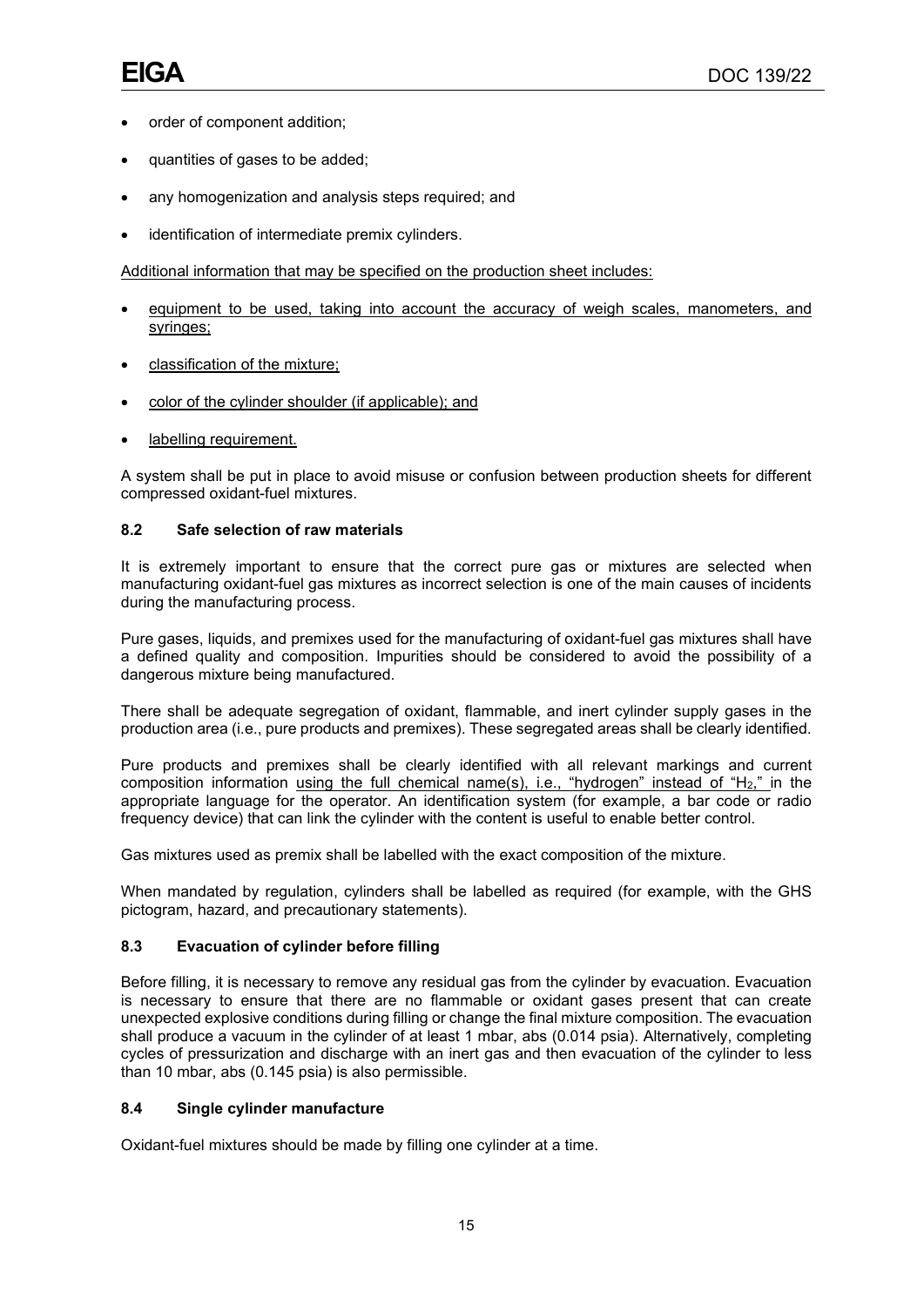Batches of multiple cylinders may be manufactured only after a risk assessment has been conducted to ensure that the method employed reaches an adequate level of safety (for example, use of safety premix, double independent control of the quantity of gas introduced into each cylinder, etc.).

#### <span id="page-19-0"></span>**8.5 Topping up adjustment for out of specification mixtures**

The topping up of out of specification mixtures after disconnection from the filling manifold shall not be allowed unless approval is given by a technically competent person responsible for oxidant-fuel gas mixture formulation.

#### <span id="page-19-1"></span>**8.6 Gas homogenization requirements**

A mixture shall be homogeneous at the end of the filling process and prior to re-opening the cylinder valve and in some cases during the production process.

The recipe shall take into consideration the need for homogenization and shall be in writing. All homogenization steps shall be documented in the production sheet.

Before any method of homogenization is used, tests should be carried out to ensure that the method and equipment used is effective for a range of component molecular weights.

When all the preventive measures contained in this publication are taken into account, the compressed oxidant-fuel gas mixtures after homogenization are considered safe and can therefore be analyzed or used without the need for protection against explosion of the cylinder.

#### <span id="page-19-2"></span>**9 Analysis**

#### <span id="page-19-3"></span>**9.1 Principles of analysis**

The composition of all premixes shall be analysed or otherwise verified and the analysis results recorded and retained.

Analysis of the final mixture may be required for different reasons such as control of the accuracy of the mixture in particular for quality purpose when it contains low concentrations of reactive gases. The analysis of oxidant-fuel gas mixtures is safe provided that all of the requirements and recommendations detailed in this publication are followed. All cylinders of oxidant-fuel mixtures shall be analysed for minor component concentrations after filling.

#### <span id="page-19-4"></span>**9.2 Mixture analysis**

The equipment and methods used to analyse oxidant-fuel gas mixtures shall be verified to be able to analyse the target components to an uncertainty of +/- 5% of the relative concentrations.

Before analysis, the person who conducts the analysis shall check the following:

- All masses and/or pressures are within the specified limits;
- Homogenization step has been completed; and
- All other precautions have been taken prior to the analysis, as applicable.

#### <span id="page-19-5"></span>**9.3 Mixtures out of range**

If the completed mixture is found to be in the explosive range, immediately stop all actions and see Section 11 for guidance on proper handling.

#### <span id="page-19-6"></span>**10 Disposal of residual compressed oxidant-fuel gas mixtures in cylinders**

For the general principles and rules relating to the disposal of gas mixtures refer to: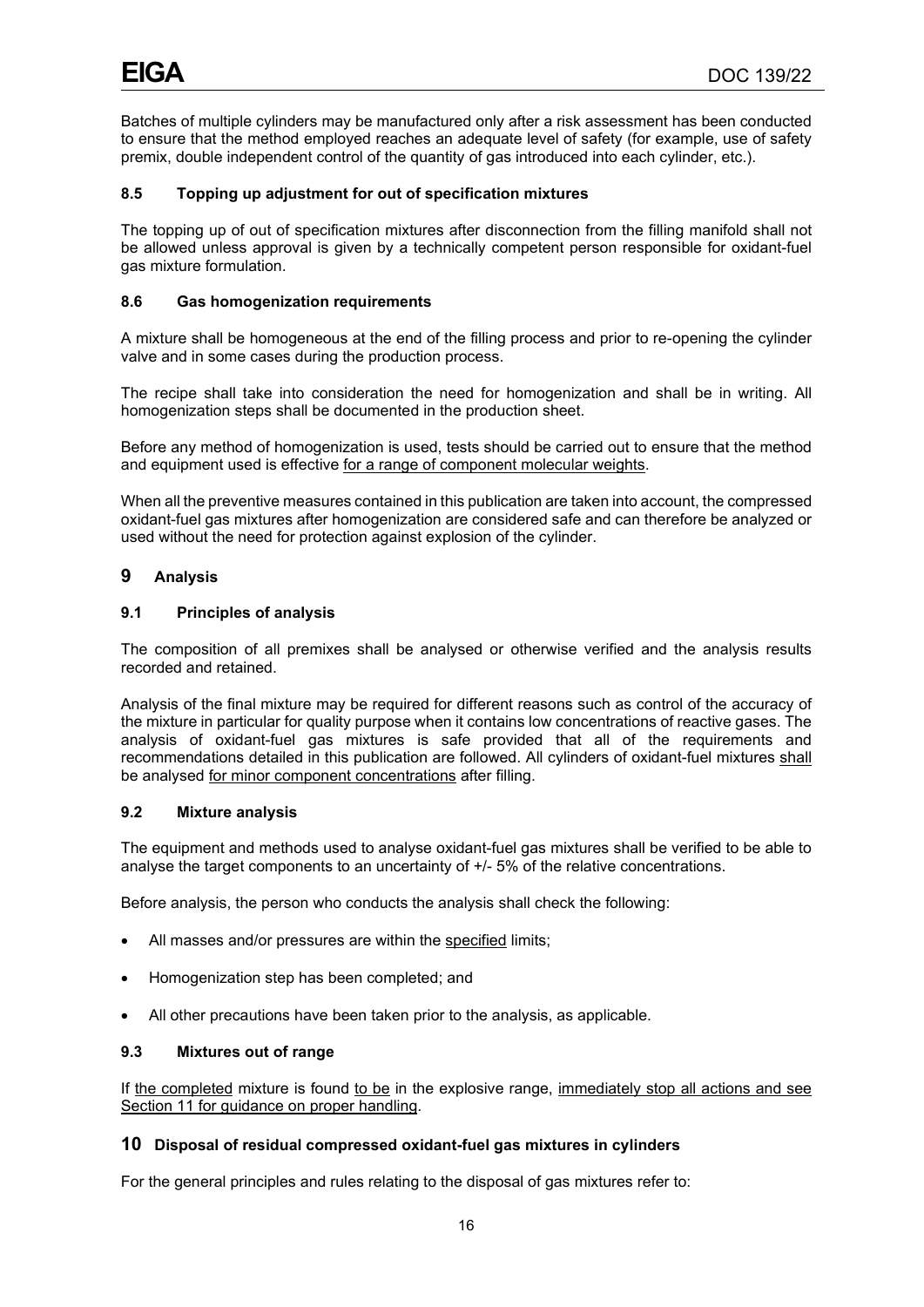- EIGA Doc 30, *Disposal of Gases* [7]; and
- EIGA Doc 39 [1].

Do not simultaneously vent cylinders with incompatible gas mixtures on the same manifold. Flammable mixtures shall be separately vented from oxidizing mixtures.

#### <span id="page-20-0"></span>**11 Emergency planning**

A dangerous mixture can be identified by one or more of the following methods:

- discovery of overfilling of one reactive component during the filling procedure;
- discovery of introduction of the incorrect type of gas (pure or premix);
- identification during gas analysis;
- evidence of gas component reaction; or
- review of the recipe compared to the actual component addition.

The mixture is dangerous if it is:

- inside the explosive range; or
- overpressurised.

In these cases, the following actions shall be taken:

- Identify the cylinder and inform all responsible persons;
- Do not touch the cylinder;
- Do not actuate the cylinder valve;
- Evacuate people from the immediate area;
- Evaluate the situation employing the appropriate experts; and
- Implement disposal plan as determined by the appropriate experts.

#### <span id="page-20-1"></span>**12 References**

[1] EIGA Doc 39, *The Safe Preparation of Gas Mixtures*, *[www.eiga.eu](http://www.eiga.eu/)*

NOTE—This publication is part of an international harmonisation programme for industry standards. The technical content of each regional document is identical, except for regional regulatory requirements. See the referenced document preface for a list of harmonised regional references.

[2] ADR, *European Agreement concerning the International Carriage of Dangerous Goods by Road*. [www.unece.org](http://www.unece.org/)

[3] ISO 10156, *Gases and gas mixtures—Determination of fire potential and oxidizing ability for the selection of cylinder valve outlets*, [www.iso.org](http://www.iso.org/)

- [4] TRGS 407, Tätigkeiten mit Gasen Gefährdungsbeurteilung,<https://www.baua.de/>
- [5] NOAA Expanded Chemical Reactivity Worksheet (CRW4)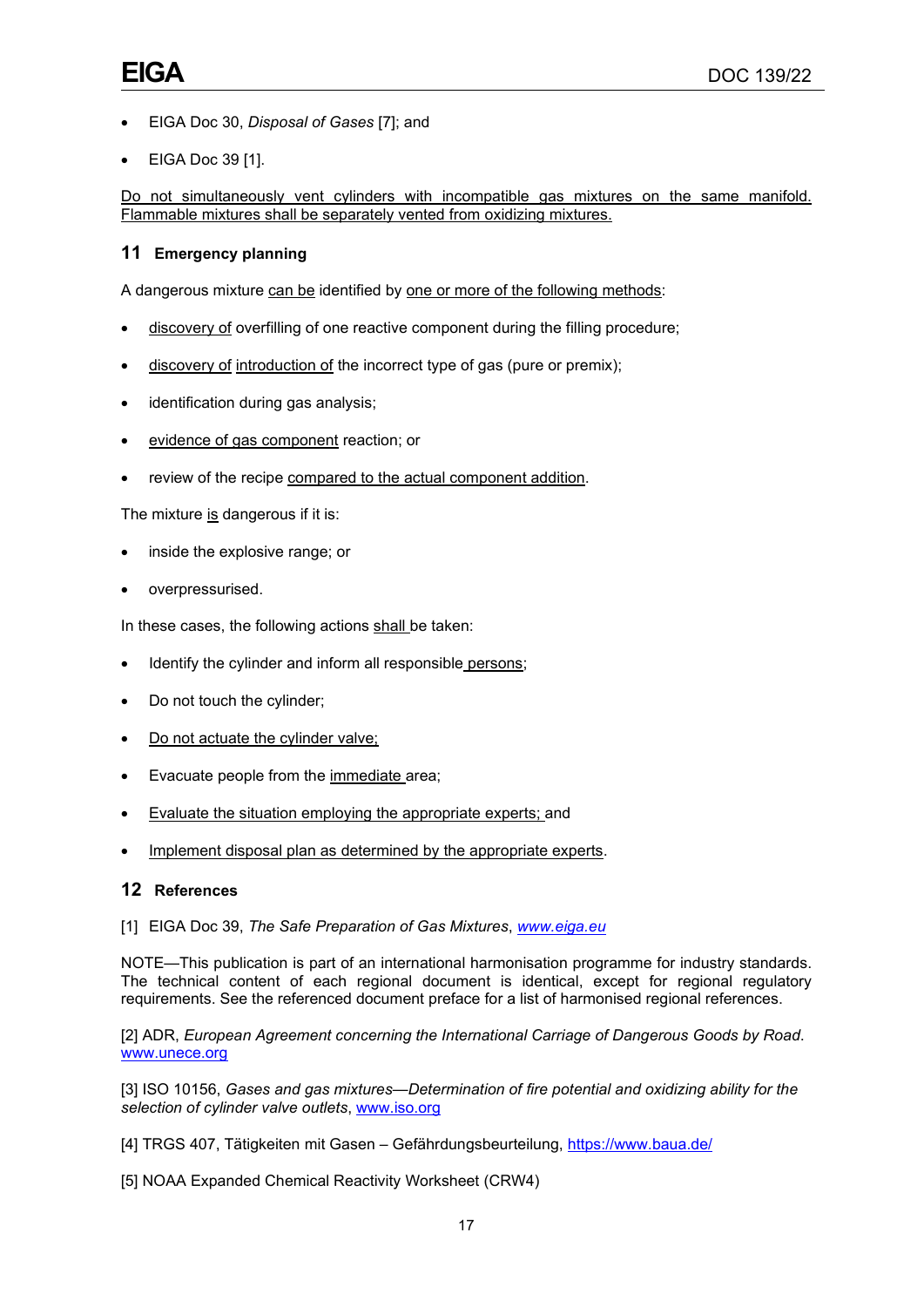[6] ISO 11114-1, *Transportable gas cylinders—Compatibility of cylinder and valve materials with contents—Part 1: Metallic materials*, [www.iso.org](http://www.iso.org/)

[7] EIGA Doc 30, *Disposal of Gases*, [www.eiga.eu](http://www.eiga.eu/)

NOTE—This publication is part of an international harmonisation programme for industry standards. The technical content of each regional document is identical, except for regional regulatory requirements. See the referenced document preface for a list of harmonised regional references.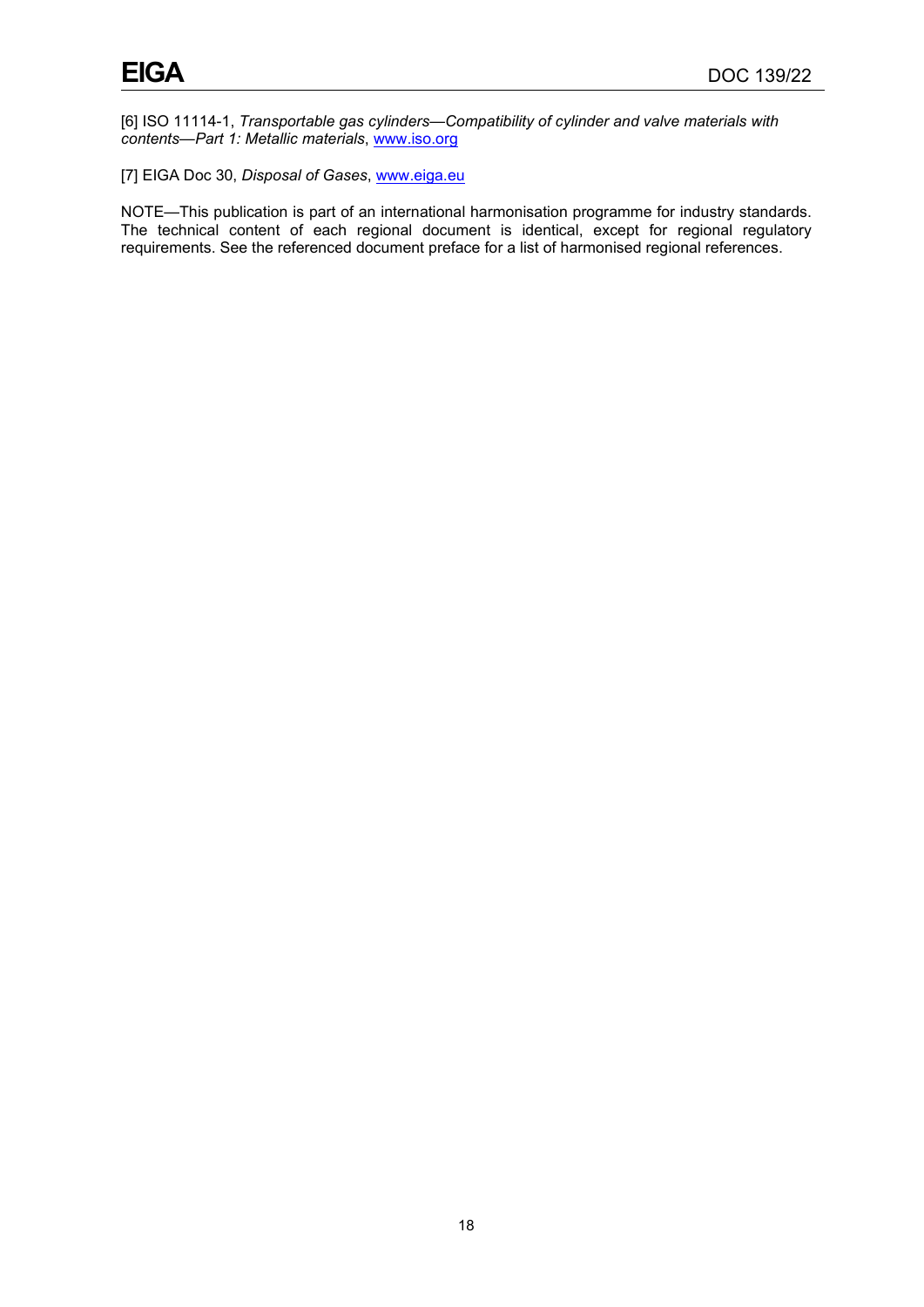#### **Appendix A—Audit guidelines (Informative)**

<span id="page-22-0"></span>It is recommended that facilities manufacturing compressed oxidant-fuel gas mixtures undergo periodic audits to assess their compliance with this publication and with other recognised safe working practices. The nature and detail of such audits will be determined by the facility's level of involvement with manufacturing compressed oxidant-fuel gas mixtures and compliance with local regulations.

The following checklist of items to audit is not exhaustive; however it provides a helpful starting point. The "Ref" column gives, where appropriate, the section of this publication where more information on the checklist item can be found.

|                | Compressed oxidant-fuel gas mixtures manufacturing feasibility study                 | Ref.                     |
|----------------|--------------------------------------------------------------------------------------|--------------------------|
| 1a             | Are there people designated as having responsibility for the formulation, review,    | $\overline{4.1}$ and 4.3 |
|                | and approval of recipes?                                                             |                          |
| 1b             | Is there a system for approval of new recipes?                                       | 4.1 and 4.3              |
| 1c             | Formulation of compressed oxidant-fuel gas mixtures shall be approved by at least    | 4.1 and 4.3              |
|                | 1 authorised person other than the creator of the formulation (checker).             |                          |
| 1 <sub>d</sub> | Are approved formulations of compressed oxidant-fuel gas mixtures protected          | 4.1                      |
|                | against unauthorised changes?                                                        |                          |
| 1e             | Are oxidant-fuel formulation data sources available to personnel that create and     | $5.2$ and                |
|                | check the recipe?                                                                    | Appendices               |
|                |                                                                                      | A to D                   |
| 1f             | Do the rules applied for creating complex oxidant-fuel gas mixtures taking into      | 5.2                      |
|                | account the rules as required for:                                                   |                          |
|                | unstable gases;                                                                      |                          |
|                | pressure influence on the flammability of certain halocarbons;                       |                          |
|                | oxidant other than oxygen and air; and                                               |                          |
|                | more than one flammable gas and/or more than one inert gas?                          |                          |
| 1 <sub>g</sub> | Has a study been conducted for each formulation to avoid explosive mixtures or       | 5.2.2                    |
|                | cylinder bursting during manufacturing?                                              |                          |
| 1h             | Has a study been conducted for each formulation to prevent condensation after        | 5.2.3                    |
|                | manufacturing?                                                                       |                          |
| 1i             | Does the mixture composition during filling conform to the specified safety margins? | 5.2                      |
| 1 <sub>i</sub> | Does the mixture composition conform to the safety margins with respect to the       | 5.3                      |
|                | mixture accuracy?                                                                    |                          |

| $\overline{2}$  | Compressed oxidant-fuel gas mixtures manufacturing equipment                       | Ref.            |
|-----------------|------------------------------------------------------------------------------------|-----------------|
| $\overline{2a}$ | Is the manufacturing site approved for the manufacture of compressed oxidant-fuel  | 6               |
|                 | gas mixtures by the technically competent company authority?                       |                 |
| 2 <sub>b</sub>  | Has a HAZOP been conducted on the complete gas mixing?                             | 6               |
| 2c              | Has the equipment been designed to prevent simultaneous connection of              | 6.1, 6.2,       |
|                 | flammable and oxidant gases to the cylinder being filled?                          | and $6.3$       |
| $\overline{2}d$ | Are gas supplies clearly labelled to avoid operator confusion?                     | 6.1             |
| 2e              | Is a manifold purge and/or vacuum available?                                       | 6.2, 6.3,       |
|                 |                                                                                    | and $8.3$       |
| 2f              | Does the filling equipment prevent backflow of gases into the supply gases? Is the | $6.2$ and $6.3$ |
|                 | system being checked on a regular basis?                                           |                 |
| $\frac{2g}{2i}$ | Are appropriate adaptor control systems in use?                                    | 4.1 and 6.1     |
|                 | Are the gas filling system components compatible with the oxidants (in particular  | 6.1             |
|                 | high pressure oxygen) and with the flammable gases used?                           |                 |

|    | Compressed oxidant-fuel gas mixtures manufacturing procedures                            | Ref. |
|----|------------------------------------------------------------------------------------------|------|
|    | 3a Are compressed oxidant-fuel gas mixtures work instructions up to date and             | 4.3  |
|    | available in the work area?                                                              |      |
|    | 3b   Are the mixtures filled to approved recipe and all associated instructions? Are the | 5.2  |
|    | instructions followed exactly?                                                           |      |
|    | 3c   Do the filling instructions identify the mixture as an oxidant-fuel mixture?        | 8.1  |
| 3d | Is the production sheet in accordance with 8.1?                                          | 81   |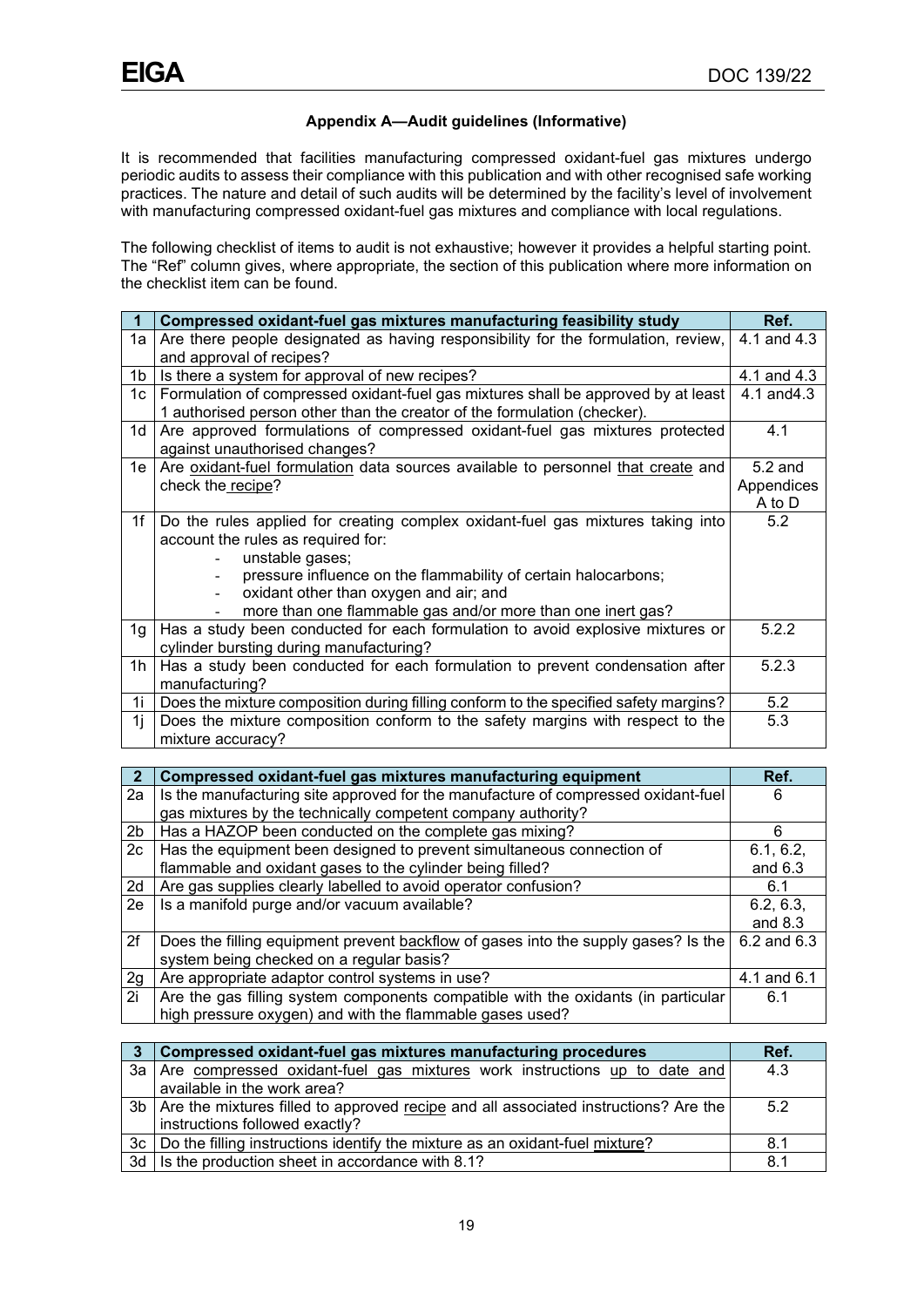|    | 3e Has each step of filling been defined with filling amount of<br>each<br>component, intermediate composition confirmation (if required), and the method of<br>mixing? | 8.1         |
|----|-------------------------------------------------------------------------------------------------------------------------------------------------------------------------|-------------|
| 3f | Are cylinder, valve, and preparation specified?                                                                                                                         | 7.1         |
| 3g | Are premixes clearly identified on the production sheet?                                                                                                                | 7.5 and 8.1 |
| 3h | Is the storage area for premixes clearly identified?                                                                                                                    | 7.5         |
| 3i | Are premix cylinders analyzed and approved prior to use?                                                                                                                | 7.5         |
| 3i | Does the production sheet indicate the filling methods and the equipment to use?                                                                                        | 8.1         |
| 3k | Are the pressure gauges, scales, and other metering equipment regularly<br>calibrated?                                                                                  | 6.1         |
| 31 | Are analysis records easily retrieved and retained?                                                                                                                     | 4.2         |
| 3m | Is the adjustment of non-conforming mixtures controlled?                                                                                                                | 8.5         |
| 3n | Is there a procedure for the selection of the raw materials?                                                                                                            | 8.2         |

| <b>Compressed</b><br>manufacturing<br>oxidant-fuel<br>mixtures<br><b>a</b> s<br>personnel<br>qualification                                    | Ref. |
|-----------------------------------------------------------------------------------------------------------------------------------------------|------|
| 4a Are personnel involved in the formulation and in the preparation of oxidant-fuel<br>mixtures suitably qualified, experienced, and trained? | 4.3  |
| 4b   Have the operators been signed off as competent in the filling, hazards, and safety<br>aspects of oxidant-fuel filling?                  | 4.3  |
|                                                                                                                                               |      |

| 5 Compressed oxidant-fuel gas mixtures manufacturing quality system | Ref.      |
|---------------------------------------------------------------------|-----------|
| 5a   Is a quality system in place?                                  |           |
| 5b   Does the quality system include a documentation system?        | 4.2, 4.3, |
|                                                                     | and $8.1$ |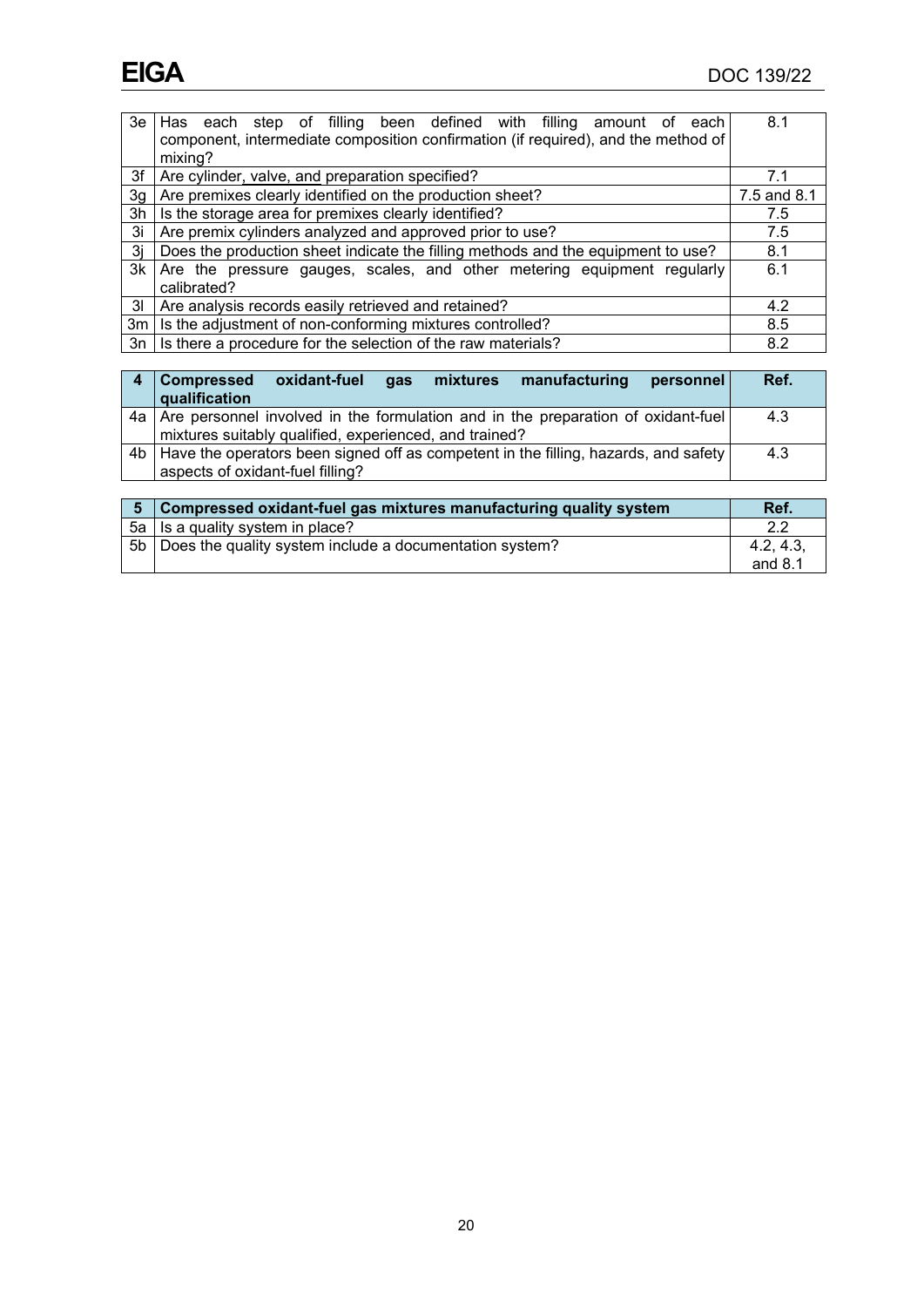

<span id="page-24-0"></span>

**Appendix B—Pressure dependence of explosive range (Informative)**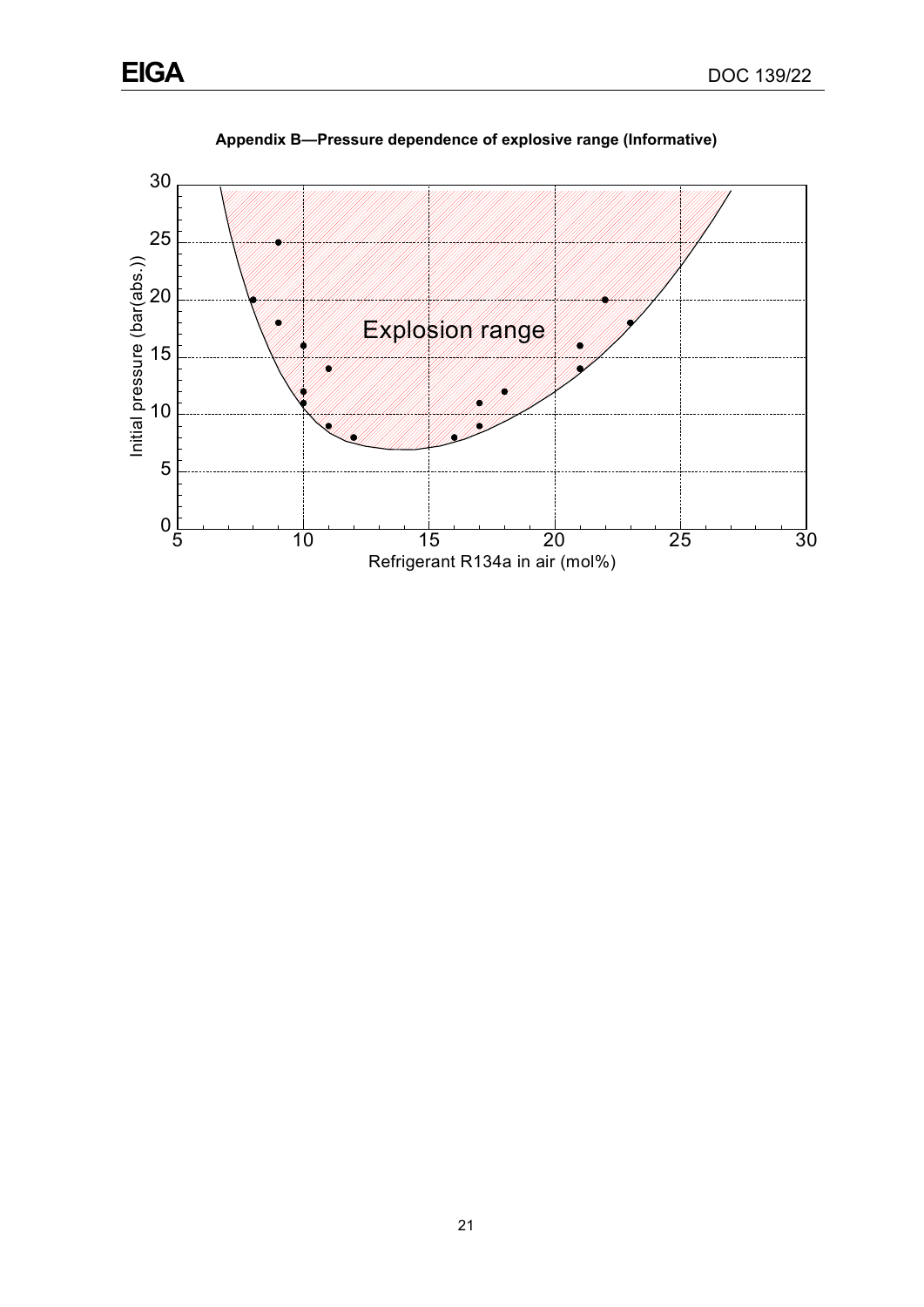#### **Appendix C: Energy limited evaluation method (informative)**

<span id="page-25-0"></span>This section presents an evaluation method which is widely used in the gas industry and often applied in the following examples:

- in the absence of sufficient knowledge about the combustion behavior of a specific oxyfuel mixture under elevated pressure conditions;
- when passing through the flammable zone during the fill process cannot be avoided; or
- when evaluating extremely complex mixtures.

The principle of the evaluation method is to limit the total potential combustion enthalpy of an oxy-fuel mixture, so there is not enough energy present to burst a high-pressure cylinder in case of an unintentional combustion reaction. The evaluation method itself does not guarantee the safety of the mixture but does limit the consequences of an unintentional combustion reaction inside the highpressure cylinder, protecting the operators in close proximity of the cylinder.

The combustion enthalpy limit depends upon the water volume of the cylinders used for the preparation of compressed oxidant-fuel gas mixtures and the safety margin applied to the amount of energy required to bulge a high-pressure cylinder with a working pressure of 138 bar (2000 psi). The combustion enthalpy limit for a cylinder with a working pressure specification equal to 138 bar (2000 psi), and a safety margin of 5, has been set at 1290 British thermal units (BTU) per cubic foot (48.07 kJ/liter) of cylinder water volume. This combustion enthalpy limit is used for all cylinders with a working pressure greater than or equal to 138 bar (2000 psi). Cylinders with a working pressure less than 138 bar (2000 psi) shall not be filled using this method. Applying the combustion enthalpy limit is recommended for oxy fuel mixtures with LEL or LOC fractions greater than 0.5.

This evaluation method is not used for the feasibility check of oxy fuel mixtures. Rules to determine whether a mixture can be made or not, and rules on order of component addition shall be developed by a company expert and shall be used in conjunction with the energy limit calculation.

#### **C1 Principle**

First, the theoretical combustion enthalpy of the intended mixture is calculated at full cylinder working pressure. When the combustion enthalpy limit is exceeded, the maximum pressure of the oxy-fuel mixture shall be reduced (and thus reducing the total moles in the mixture) to a filling pressure, where the total combustion energy is at or below the 1290 BTU per cubic foot (= 48.07 kJ/liter) of cylinder water volume.

The final mixture recipe shall be determined by the lowest of the following calculations:

- total moles calculated based on the combustion enthalpy limit,
- total moles calculated based on the mixture vapor pressure limit if the mixture contains one or more components limited by vapor pressure,
- total moles calculated based on the mixture pressure limit due to a component's partial pressure limit (e.g., acetylene) or due to any local rules or regulations, or
- total moles calculated based on the working pressure of the cylinder.

#### **C2 Combustion enthalpy calculation**

#### **C2.1 Determination of energy potential**

The mixture heat of combustion is calculated by: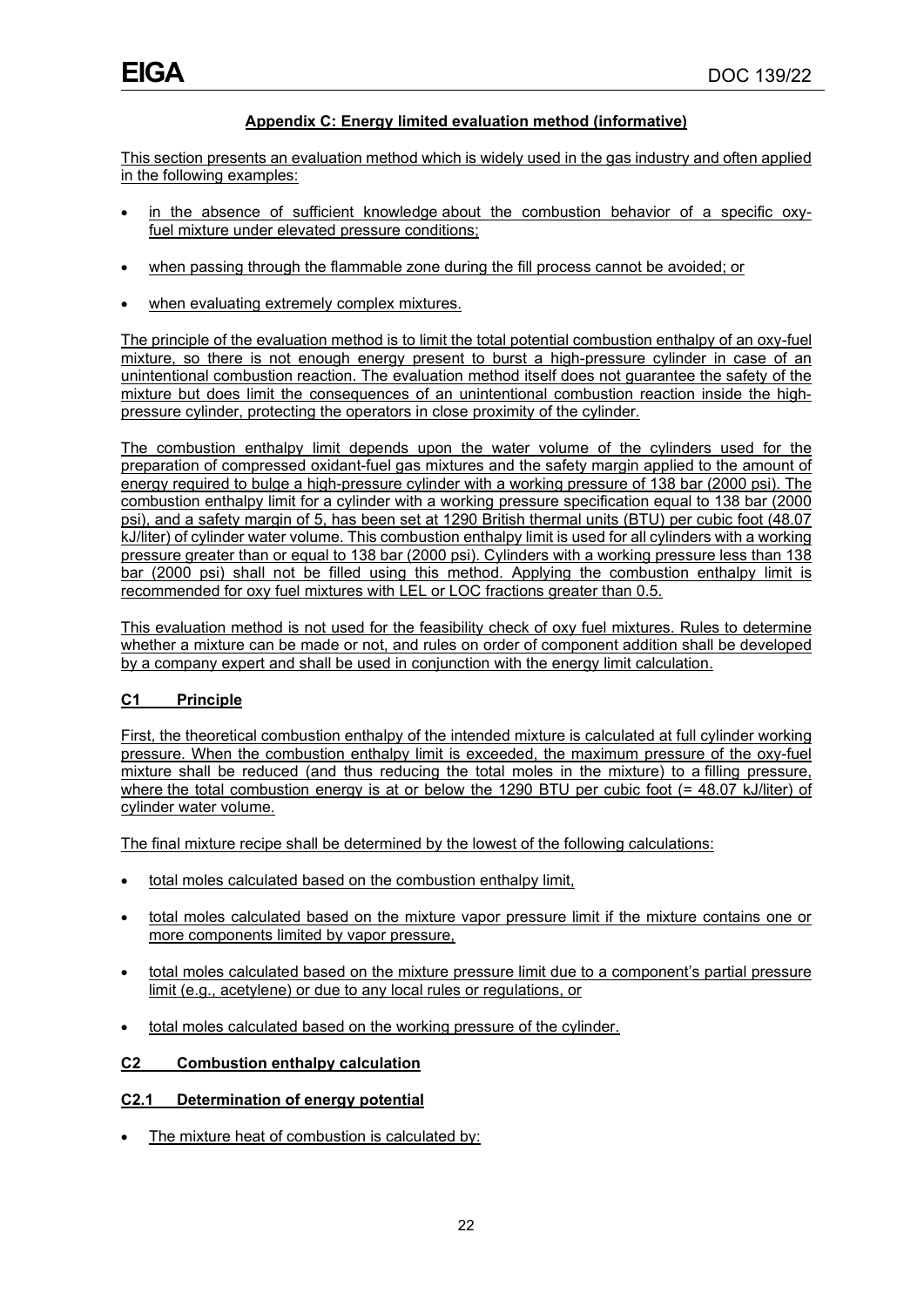$$
\Delta H_{c_m} = \sum_{i=1}^{n} [X_i] \Delta H_{c_i}
$$

• The heat of combustion for oxygen rich mixtures is equal to the mixture heat of combustion:

$$
OR \Delta H_{c_m} = \sum_{i=1}^{n} [X_i] \Delta H_{c_i}
$$

- The heat of combustion of fuel rich mixtures is complicated and should be done by a company expert.
- The heat of combustion of fuel rich mixtures can be calculated by:
	- Determining the oxygen required for full combustion:

$$
OCF_m = \sum_{i=1}^{n} [X_i] CF_i
$$

The effective combustion factor is calculated:

$$
ECF_m = \frac{[Oxidizer]}{COF_m}
$$

and the heat of combustion is determined:

$$
FR\Delta H_{c_m} = \left(\Delta H_{c_m}\right) x \left( ECF_m\right)
$$

- The heat of combustion of fuel rich mixtures can also be calculated by:
	- Using the coefficients from the balanced reaction equation for each flammable component, calculate the BTU per cubic foot (kJ/liter) of oxygen reacted for each flammable component.
	- Starting with the flammable component that has the highest BTU per cubic foot (kJ/liter) of oxygen reacted, calculate the potential energy for the amount of the flammable component that can react before the oxygen runs out.
	- If there is any oxygen left after the first component is reacted, move to the flammable component with the next highest BTU per cubic foot (kJ/liter) of oxygen reacted, and calculate the potential energy for the amount of the flammable component that can react before the oxygen runs out.
	- Continue moving through the flammable components until the oxygen runs out and then add up the potential energy contributed by each flammable component or fraction of flammable component able to react before the oxygen ran out. The sum is the heat of combustion for the mixture.

#### **C2.2 Sources for combustion enthalpy**

Heat of combustion data should be taken from the following sources (in order of preference):

- 1. NIST Webbook vapor phase Heat of Combustion.
- 2. NIST Webbook vapor phase Heat of Formation, corrected using Hess's Law
- 3. NIST Webbook liquid phase Heat of Combustion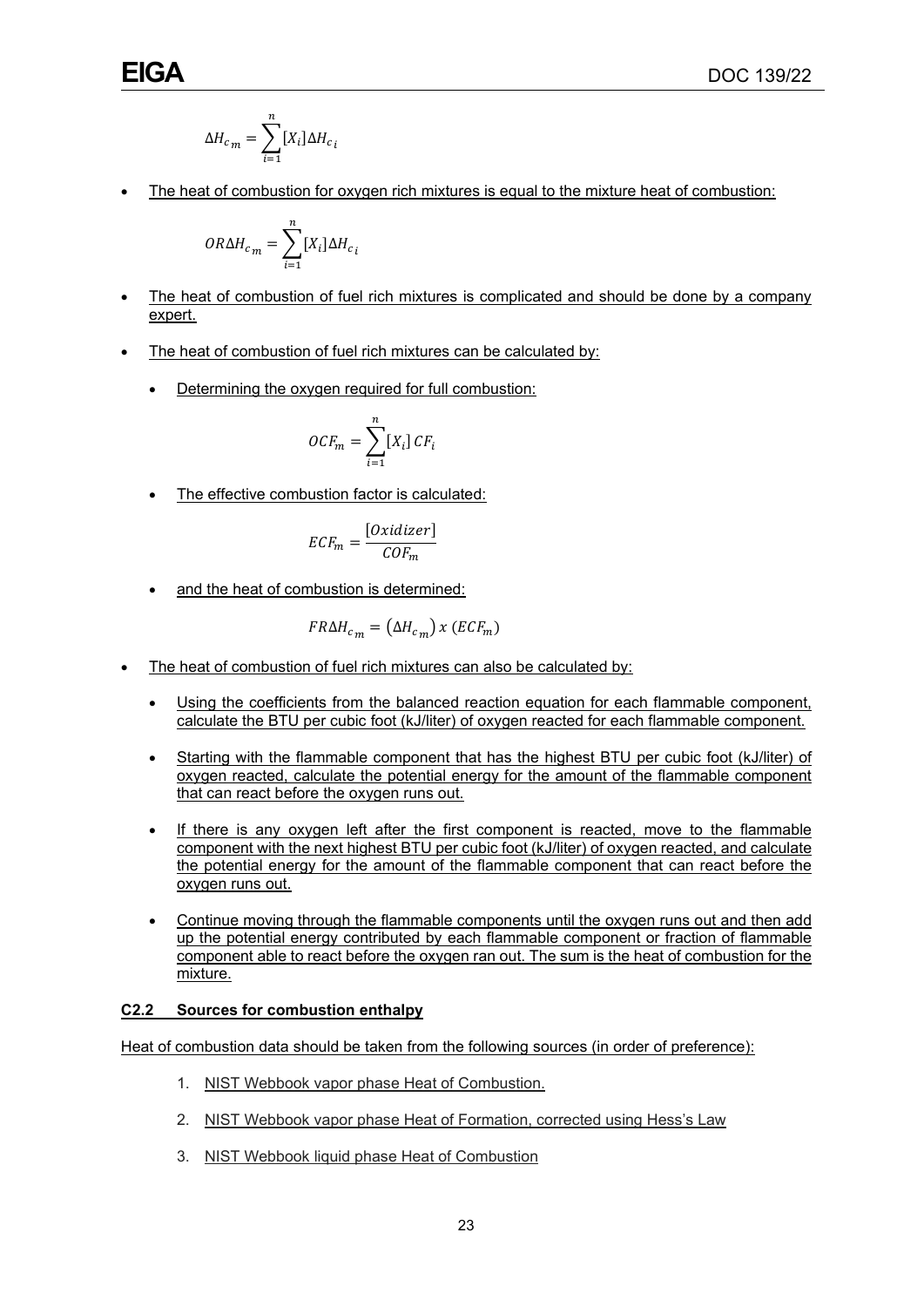- 4. PubChem Web Application (NIOSH)
- 5. Yaws Handbook of Chemical Compound Data for Process Safety; Carl L. Yaws
- 6. Calculated using Chetah ASTM Computer Program for Chemical Thermodynamic and Energy Release Evaluation
- 7. Calculated using the Heats of Formation of the molecules in the balanced reaction equation using the following formula where  $C_i$  is the coefficient of the molecule in the balanced equation:

$$
\Delta H_c = \sum_{i=1}^{n} [C_i] \Delta H_{F_{i(products)}} - \sum_{i=1}^{n} [C_i] \Delta H_{F_{i(reactants)}}
$$

- 8. Estimated value from Cameo Chemicals (NOAA)
- 9. If no established value for a substance can be found, its combustion energy is set to 10,000 BTU.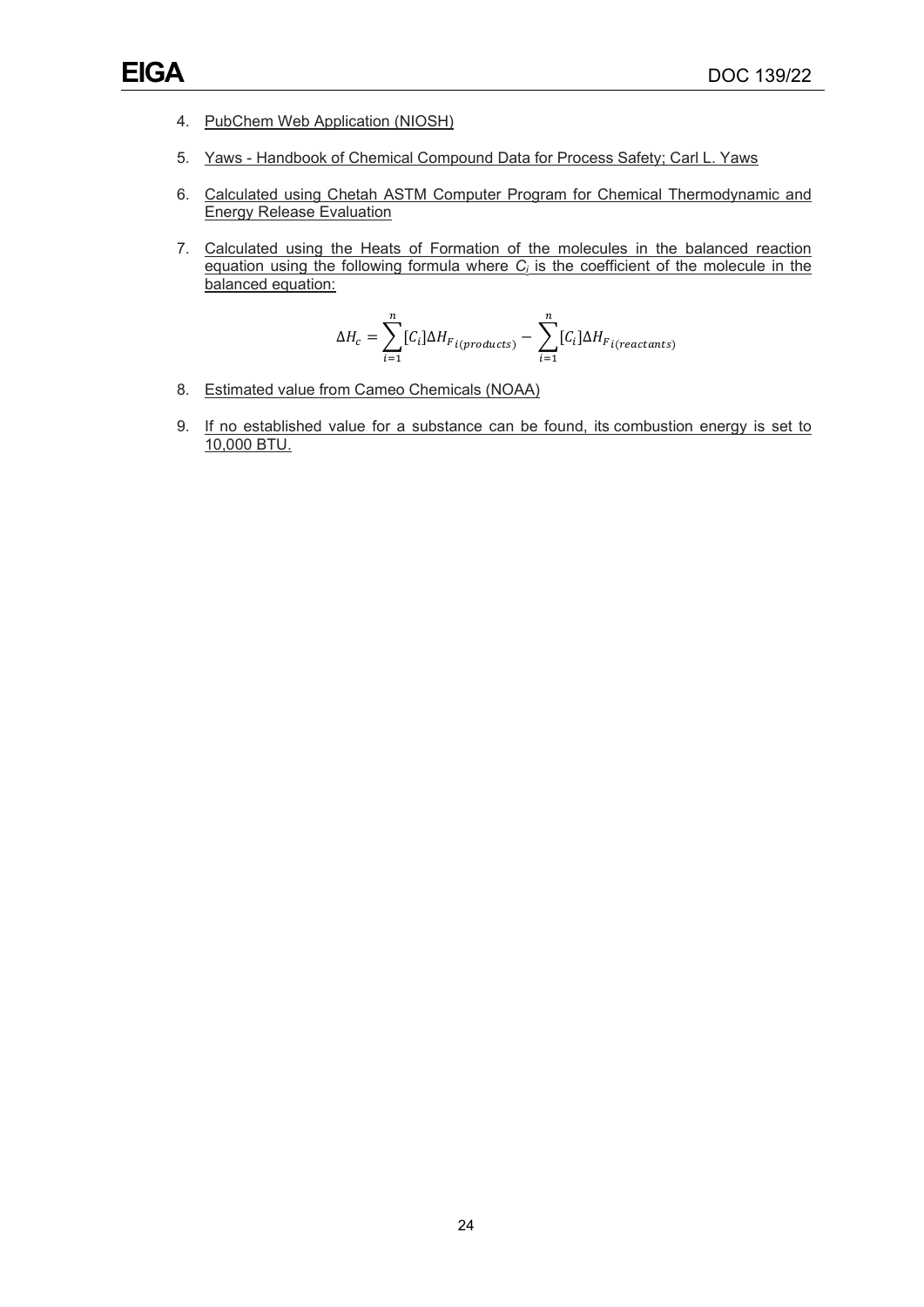#### **Appendix D—Dynamic blending (Normative)**

Dynamic blending is inherently the safest method of producing fuel oxidizer mixtures. When using this process all components are added to a cylinder in the correct proportions, simultaneously, while the concentrations are monitored. This removes the most hazardous step in fuel oxidizer blending where oxidizer is added to a fuel-inert high pressure mixture or fuel is added to an oxidizer-inert high pressure mixture. Additionally, we have control over the component(s) being added and their concentrations. Many of the hazards of production of fuel oxidizer mixture are still present when using dynamic blending to produce these mixtures. The principles for fuel oxidizing mixtures contained in this publication shall be followed except where allowed in this appendix.

#### **D1 Definitions**

Excess reactant: The component(s) that is not completely consumed in a reaction with another component. If a mixture is oxygen rich, the oxygen is the excess reactant. The fuel component(s) is the excess reactant for fuel rich mixtures.

Limiting reactant: The component(s) that is completely consumed in a reaction with another component. If a mixture is oxygen rich, the fuel component(s) is the limiting reactant. Oxygen is the limiting reactant for fuel rich mixtures.

Dynamic blending: A process used to produce gas phase mixtures where controlled and monitored amounts of mixture components are blended at low pressure and compressed into high pressure target containers.

#### **D2 Specific rules for dynamic blending**

- Fill pressure used for dynamic blending of fuel oxidizer mixtures shall be determined by expert opinion.
- Fuel rich mixtures with final mixture oxygen concentrations greater than 40% of the limiting oxygen concentration SHALL NOT be produced via dynamic blending.
- Production sheet shall specify, at a minimum:
	- cylinder and valve type;
	- list all components and their concentrations
	- list the concentration targets for the limiting reactant(s) in the mixture
	- order of component addition;
	- use the identifier "dynamic blend"
	- mixture volume
	- mixture final fill pressure ; and
	- identification of intermediate premix cylinders.
- Additional information that may be specified on the production sheet includes:
	- equipment to be used
	- production plant
	- classification of the mixture; and